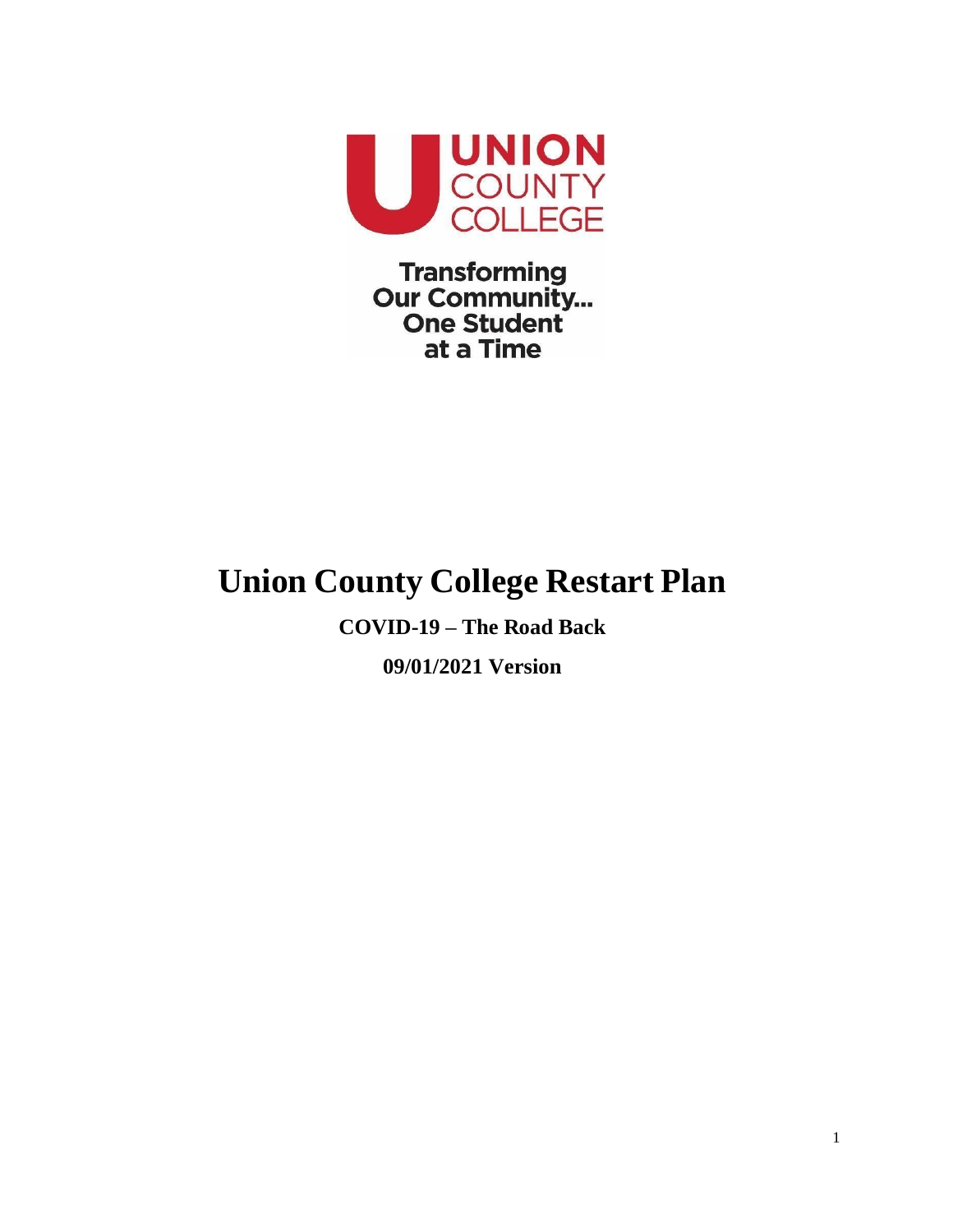### **Table of Contents**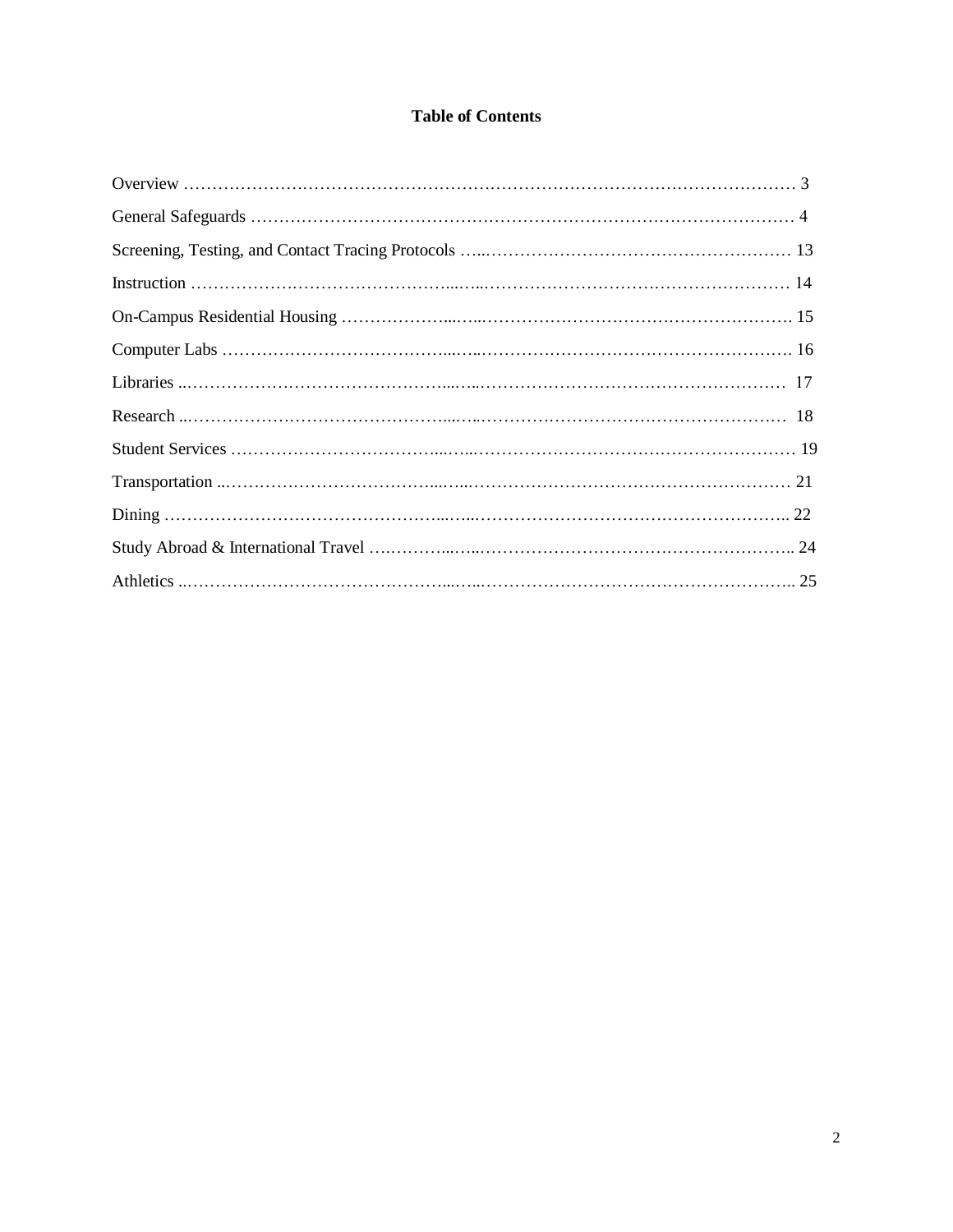#### *OVERVIEW*

#### *Introduction*

Union County College is committed to providing a quality education to its students regardless of the instructional delivery method while being mindful of the current COVID-19 environment. To this end, the College's Re-Open Plan is based on the most current directives from the State of New Jersey as well as specific guidance from the Office of the Secretary of Higher Education (OSHE), while also following recommendations from the CDC.

The health and safety of faculty, staff and students who come to Union is a shared responsibility. The safe re-open will be a community effort. We all must do our part to follow recommended guidelines. We are all in this together, and we can only be successful if the entire college community participates in adapting to this new way life during COVID-19 and the recovery.

The College has developed an ongoing restart working group to monitor compliance with guidelines and make recommendations for changes to the restart plan. This group is comprised of faculty, staff and students.

Pursuant to OSHE, this restart plan will be posted on the College's public website, and all College employees and currently enrolled students will be directed to it. As public health conditions continue to evolve, and additional information becomes available, the restart standards may be updated accordingly.

#### *Guiding Principles for Re-Opening*

- 1. Safety is the number one priority we are all in this together. We recognize that the health and safety of faculty, staff, and students is a shared responsibility. Preparing employees and students for the initial return to campus is paramount and everyone must work together to ensure all precautions are observed. The College will communicate all essential guidelines that must be observed in order to help ensure safety on each of our campuses. Compliance is necessary for the continued health and safety of all faculty, staff, and students and all of us must engage in self-screening and reminding others of the guidelines when needed. Each of us has a duty to protect his or her own health as well as the health of everyone they encounter.
- 2. Maintain the Mission of the College by providing a high-quality, affordable, and accessible education to our students and protect academic integrity and excellence, whether instruction is face to face, online, or remote.
- 3. Be flexible and adapt to the most current guidelines and recommendations from the State of New a. Jersey, OSHE, and CDC.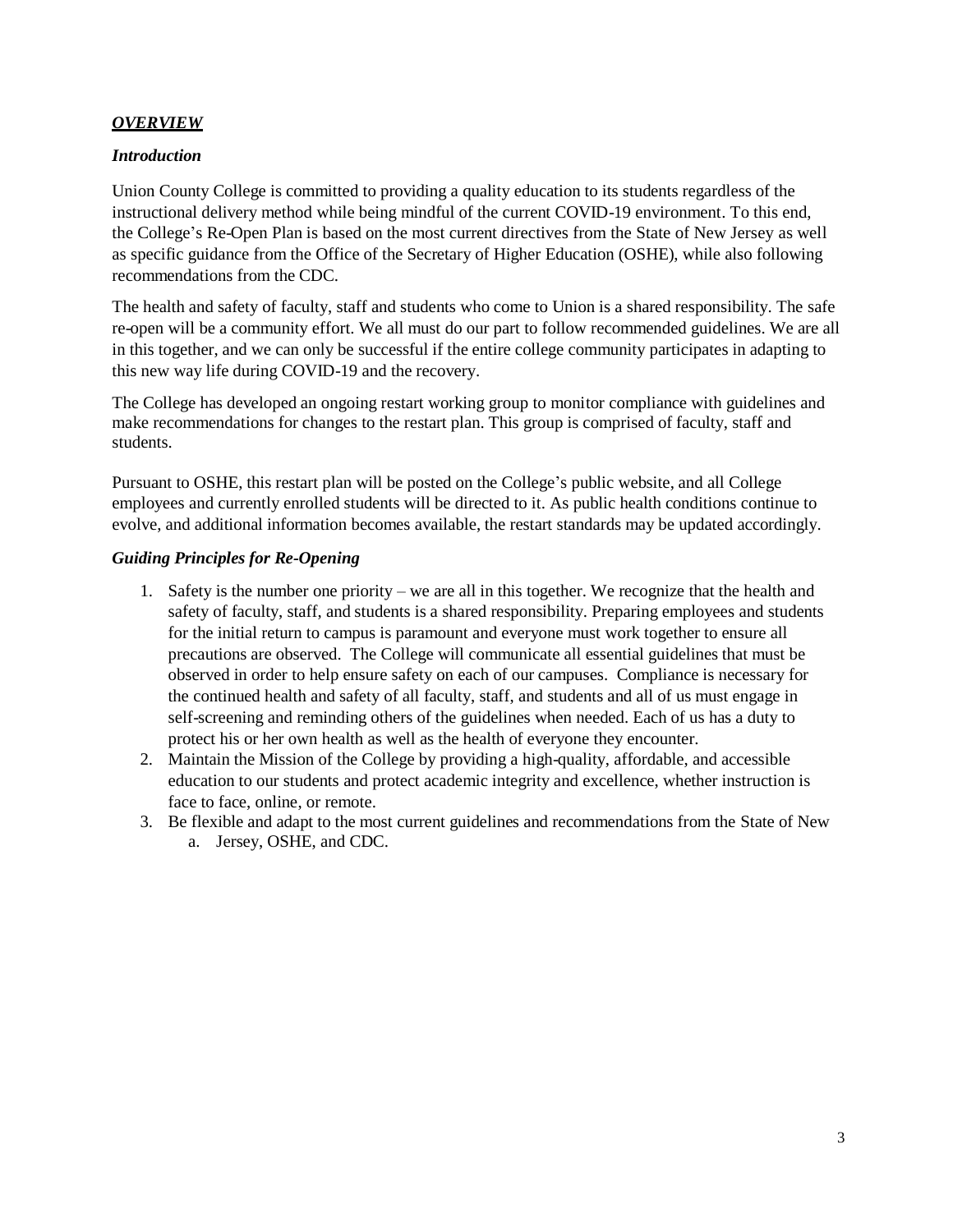#### *GENERAL SAFEGUARDS*

**August 18, 2021 update: As we move forward, we will continue to follow the guidance from the State of New Jersey, the CDC, and NJ Department of Health. The health and safety of our College community is paramount. Beginning Monday, August 16, 2021 all individuals, regardless of vaccination status, are required to wear masks when inside campus buildings. Faculty members may remove their masks when they are instructing. Faculty members who are not fully vaccinated should continue to wear masks while instructing. The three stages will remain memorialized within the document for reference.**

#### **Stage 1**

The College recognizes that the health and safety of faculty, staff, and students is a shared responsibility. Preparing employees and students for the initial return to campus is paramount and everyone must work together to ensure all precautions are observed. Employees will return to the College as instructed. The College will communicate all essential guidelines that must be observed in order to help ensure safety on each of our campuses. Compliance is necessary for the continued health and safety of all faculty, staff, and students and all of us must engage in self-screening and reminding others of the guidelines when indicated. Each of us has a duty to protect his or her own health as well as the health of everyone they encounter.

- 1. The College is engaged in distance learning.
- 2. Essential employees are allowed on our campuses and follow CDC guidelines.
- 3. Students who are covered by the waiver approved by OSHE are on campus.

#### **Stage 2**

The College recognizes that the health and safety of faculty, staff, and students is a shared responsibility. Preparing employees and students for the initial return to campus is paramount and everyone must work together to ensure all precautions are observed. Employees return to the College as instructed. The College will communicate all essential guidelines that must be observed in order to help ensure safety on each of our campuses. Compliance is necessary for the continued health and safety of all faculty, staff, and students and all of us must engage in self-screening and reminding others of the guidelines when

indicated. Each of us has a duty to protect his or her own health as well as the health of everyone they encounter.

- 1. Training for all employees (faculty and staff) on appropriate sanitization and protocols, as well as institutional policies and procedures were developed to limit the spread of COVID-19.
	- Training for all employees is provided concerning required guidelines and protocols; CDC and New Jersey Health Department guidelines are followed.
	- When on campus, all employees must adhere to all established guidelines and protocols.
	- All employees are required to self-monitor and screen themselves daily before reporting to work using a Self-Screening Questionnaire.
	- Should an individual present with any of the symptoms on the screening tool, that individual must stay home and notify their supervisor.
	- All employees when working on campus must continuously monitor themselves for signs and symptoms of COVID-19 via self-assessment.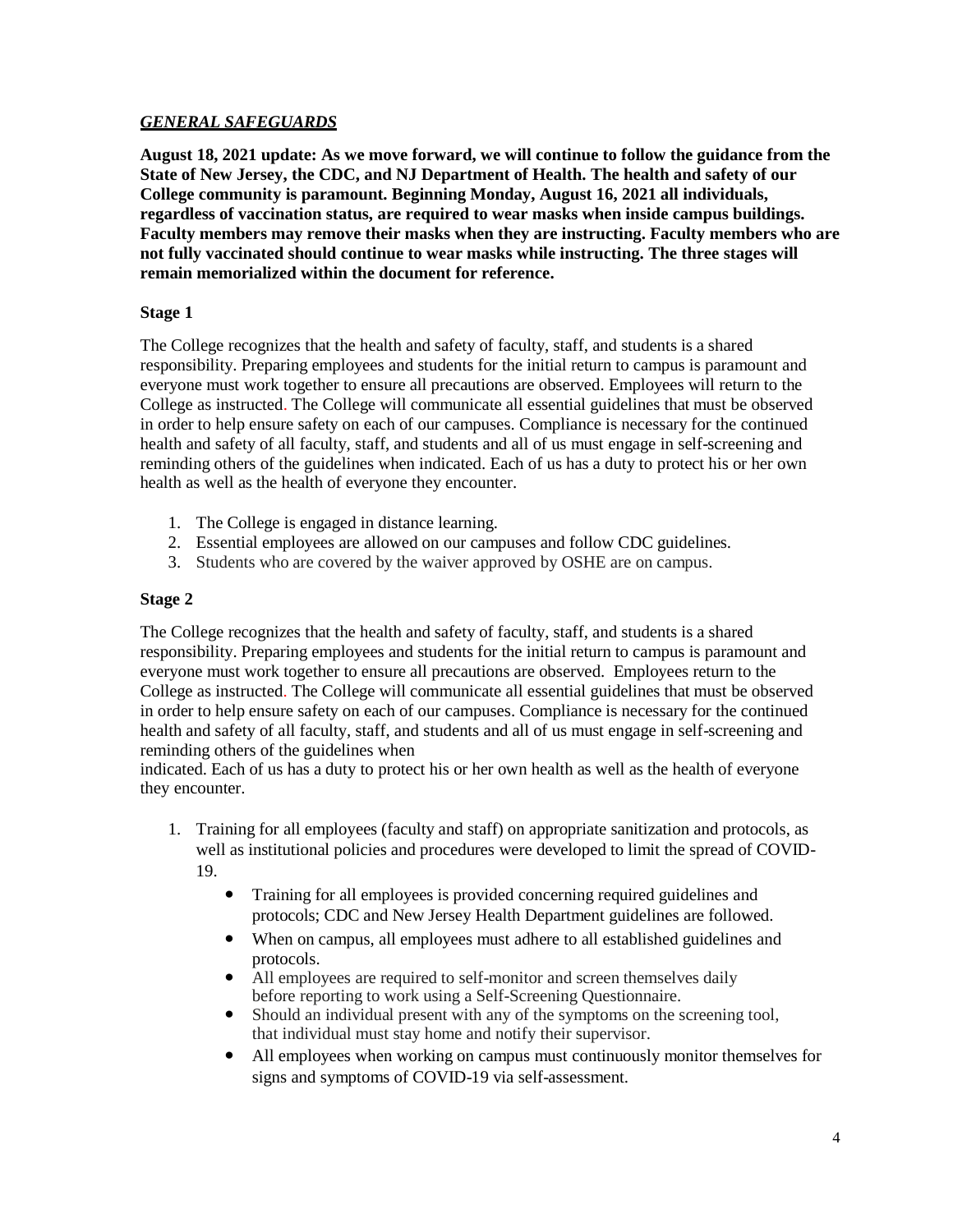- Employees who do not feel well must stay home; if new symptoms develop (not attributable to existing conditions such as allergies or symptoms are different such as an exaggerated cough) while an employee is at work, they must notify their supervisor and leave the College.
- The College is using a vendor for an online COVID-19 training program. All employees are required to view a Coronavirus training video from SafeColleges. [https://youtu.be/-k4\\_AlCyfy8](https://youtu.be/-k4_AlCyfy8)
- Union County College employees are eligible to get tested at no cost at the County's
- COVID-19 Testing Site at Kean University.
- Union County College COVID-19 testing guidance is based on CDC Guidelines.
- If an employee presents with symptoms at work, that employee will be immediately isolated from others and sent home. The employee should seek medical care and be tested for the coronavirus.
- As per CDC guidance, if an employee has had close contact with someone who has tested positive for COVID-19, he or she must stay home for 14 days after their last exposure to that person. However, if the employee is fully vaccinated and show no symptoms of COVID-19, the employee does not need to quarantine.
- If infected, employees should follow CDC recommendations to determine when to discontinue home isolation, which shall be for at least 10 days, and return to work.
- Additionally, screening questions appear on employee computers prior to logging in for the start of their work day and randomly throughout the day. Employees must
- respond in order to log on.
- All visitors are required to report to Public Safety and complete the selfscreening process.

#### Daily Self-Screening Questionnaire

Staff members are required to self-screen at the start of each day by using the standard questionnaire recommended by the NJ Department of Health.

- If you answer YES to any of the questions, stay home.
- If symptoms develop during the day, the individual will be sent home. Public Safety and Facilities will be notified, and area(s) will be sanitized.
- If the individual needs to wait for transportation, the individual may be asked to wait in a separate area until transportation arrives. That area will be sanitized immediately after the individual departs.

Question #1: Do you have a fever (temperature over 100.4º F) or have you had a fever in the past 24 hours?

Question #2: Are you experiencing any of the following symptoms?

- fever or chills
- cough
- shortness of breath or difficulty breathing
- fatigue, muscle or body aches
- headache
- new loss of taste or smell
- sore throat
- congestion or runny nose
- nausea or vomiting, diarrhea

Question #3: In the past 14 days have you had close contact with someone who is confirmed as having COVID-19?

Close contact is defined as a person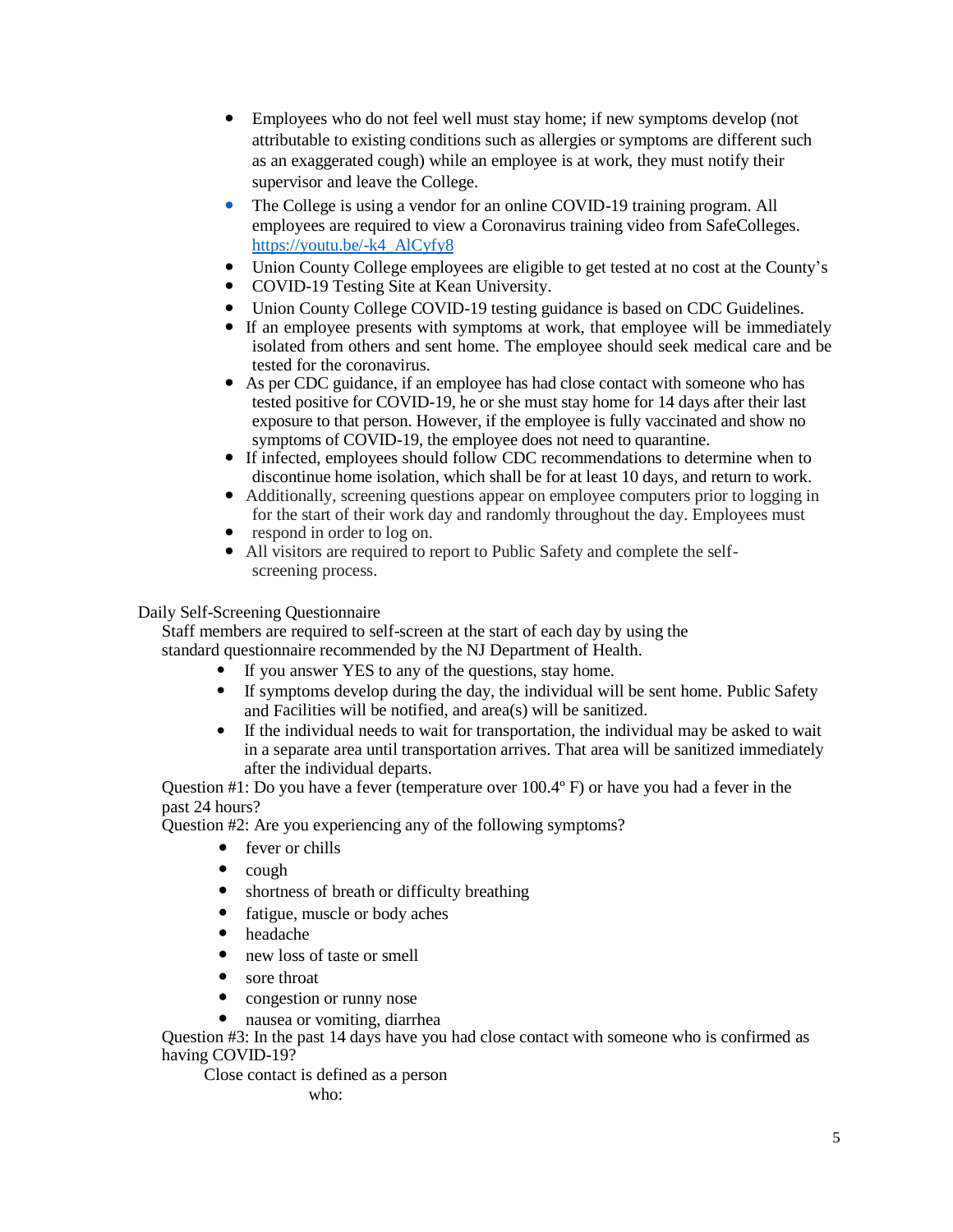- provided care for the individual, including healthcare workers, family members or other caregivers, or who had other similar close physical contact without consistent and appropriate use of personal protective equipment OR
- lived with or otherwise had close prolonged contact (within 6 feet) with the person while they were infectious OR
- had direct contact with infectious bodily fluids of the person (e.g. was coughed or sneezed on) while not wearing recommended personal protective equipment.
- Most fully vaccinated people with no COVID-like symptoms do not need to [quarantine](https://www.cdc.gov/coronavirus/2019-ncov/if-you-are-sick/quarantine.html) or be restricted from work. However, they should still monitor for [symptoms of COVID-19](https://www.cdc.gov/coronavirus/2019-ncov/symptoms-testing/symptoms.html) for 14 days following an exposure.
- 2. Training for students on appropriate sanitization and protocols, as well as institutional policies and procedures were developed to limit the spread of COVOD-19.
	- Training for all students is being provided concerning required guidelines and protocols; CDC and New Jersey Health Department guidelines will be followed.
	- When on campus, all students must adhere to all established guidelines and protocols.
	- All students are required to self-monitor and screen themselves daily before coming to the College using a Self-Screening Questionnaire.
	- Should an individual present with any of the symptoms on the screening tool, that individual must stay home and notify their faculty member.
	- All students who are on campus must continuously monitor themselves for signs and symptoms of COVID-19 via self-assessment.
	- Students who do not feel well must stay home; if new symptoms develop (not attributable to existing conditions such as allergies or symptoms are different such as an exaggerated cough) while students are at the College, they must notify their faculty and leave the College.
	- The College is using a vendor for an online COVID-19 training program. All students are required to view a Coronavirus training video from SafeColleges. [https://youtu.be/-k4\\_AlCyfy8](https://youtu.be/-k4_AlCyfy8)
	- Union County College COVID-19 testing guidance is based on CDC Guidelines.
	- If a student presents with symptoms while at the College, that student will be immediately isolated from others and sent home. The student should seek medical care and be tested for the coronavirus.
	- As per CDC guidance, if a student has had close contact with someone who has tested positive for COVID-19, he or she must stay home for 14 days after their last exposure to that person. However, if the student is fully vaccinated and show no symptoms of COVID-19, the student does not need to quarantine.
	- If infected, students should follow CDC recommendations to determine when to discontinue home isolation, which shall be for at least 10 days, and return to school.
	- Students on campus who are covered by the waiver approved by OSHE are screened upon arrival according to the procedures outlined in our waiver.
	- All prospective students are required to report to Public Safety; Student Development personnel work with these individuals to complete the selfscreening process.
	- Students visiting campus for other purposes are screened by a college employee (typically Public Safety or a Student Development staff member) when they arrive on campus.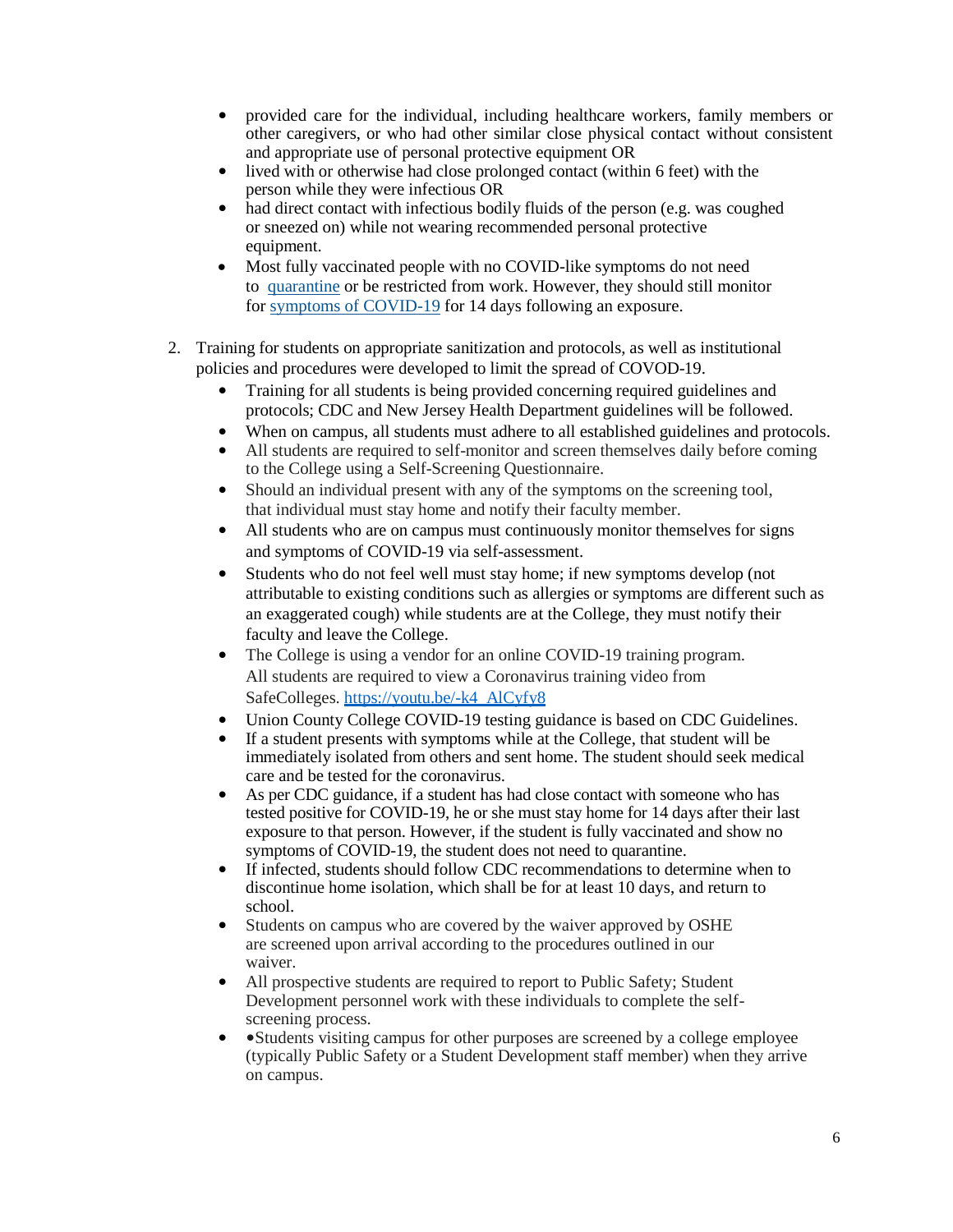Daily Self-Screening Questionnaire

Students are required to self-screen at the start of each day by using the standard questionnaire recommended by the NJ Department of Health.

- If you answer YES to any of the questions, stay home.
- If symptoms develop during the day, the individual will be sent home. Public Safety and
- Facilities will be notified, and  $area(s)$  will be sanitized.
- If the individual needs to wait for transportation, the individual may be asked to wait in a separate area until transportation arrives. That area will be sanitized immediately after the individual departs.

Question #1: Do you have a fever (temperature over 100.4º F) or have you had a fever in the past 24 hours?

Question #2: Are you experiencing any of the following symptoms?

- fever or chills
- cough
- shortness of breath or difficulty breathing
- fatigue, muscle or body aches
- headache
- new loss of taste or smell
- sore throat
- congestion or runny nose
- nausea or vomiting, diarrhea

Question #3: In the past 14 days have you had close contact with someone who is confirmed as having COVID-19?

Close contact is defined as a person who:

- provided care for the individual, including healthcare workers, family members or other caregivers, or who had other similar close physical contact without consistent and appropriate use of personal protective equipment OR
- lived with or otherwise had close prolonged contact (within 6 feet) with the person while they were infectious OR
- had direct contact with infectious bodily fluids of the person (e.g. was coughed or sneezed on) while not wearing recommended personal protective equipment.
- Most fully vaccinated people with no COVID-like symptoms do not need to [quarantine](https://www.cdc.gov/coronavirus/2019-ncov/if-you-are-sick/quarantine.html) or be restricted from work. However, they should still monitor for [symptoms of COVID-19](https://www.cdc.gov/coronavirus/2019-ncov/symptoms-testing/symptoms.html) for 14 days following an exposure.
- **3. All individuals, regardless of vaccination status, are required to wear masks when inside campus buildings. Faculty members may remove their masks when they are instructing. Faculty members who are not fully vaccinated should continue to wear masks while instructing.** 
	- All persons in the College will be encouraged to wash their hands frequently for at least 20 seconds with soap and water; signage will be posted in all bathrooms.
- 4. Frequent cleaning and sanitization of classrooms, restrooms, high-touch areas, equipment, and shared surfaces.
	- College custodial and maintenance staff will routinely use an anti-viral solution to wipe down all areas.
	- College custodial and maintenance staff will routinely use an anti-viral solution to wipe down high touch points once daily at a minimum.
	- A fogger machine system will be used to disinfect large areas.
	- Classrooms and restrooms will be cleaned and sanitized frequently.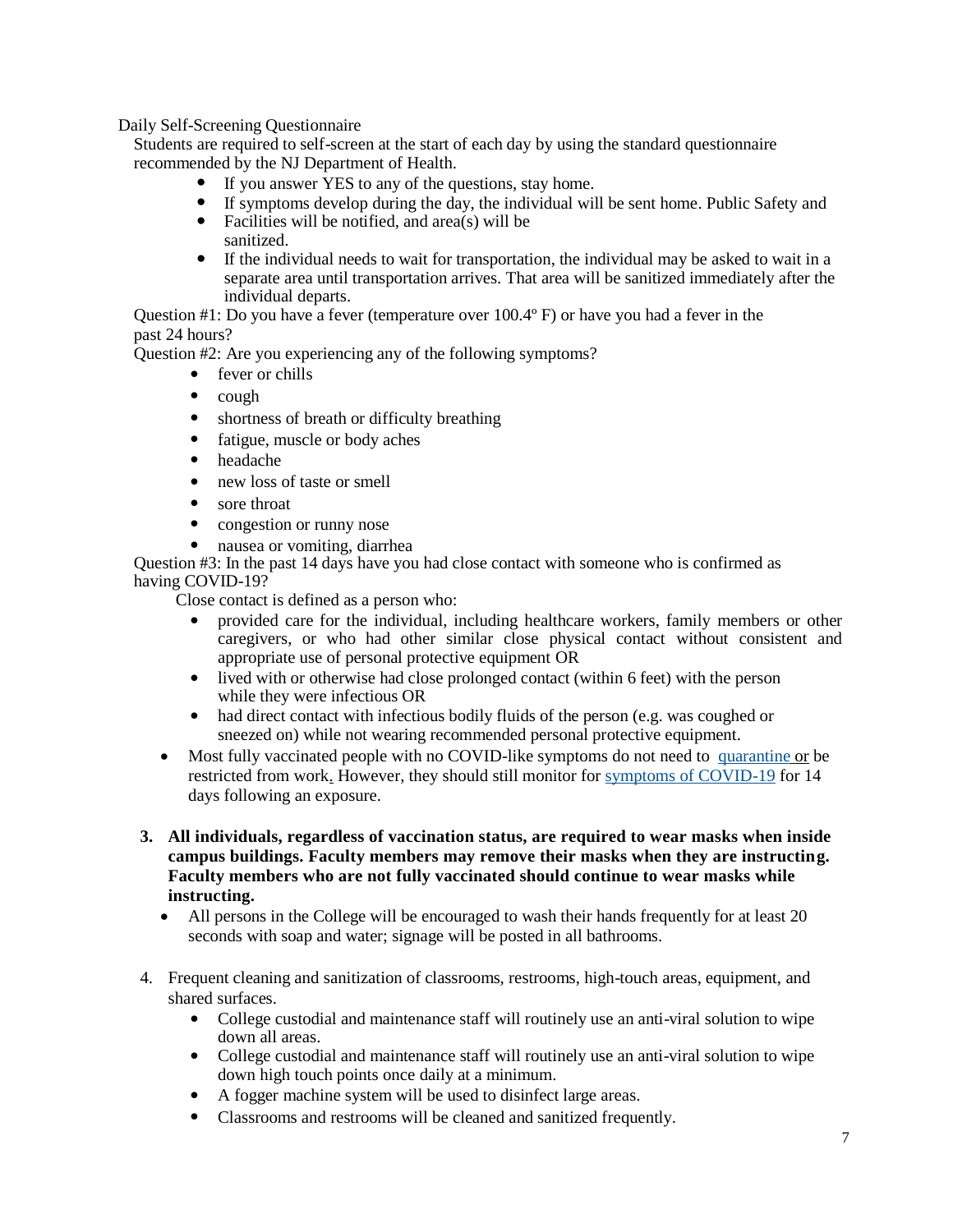- Sanitizing dispensers are located on each floor near elevator doors and throughout the college.
- High-touch areas, such as door handles, elevator buttons, staircase railings, counter tops, copy machines, etc. will be sanitized frequently.
- Entryways, exits, and/or hallways may close or have restricted access.
- Quality control sheets will be kept to document date/time of cleaning of the restrooms.
- Adequate cleaning supplies and personal protective equipment will be maintained.
- 5. Everyone on our campuses will be urged through signage and our website to continue to practice current safety protocols.
- 6. Union County College will continue to follow CDC and New Jersey Health Department guidelines.
- 7. The College is committed to working with local and state officials, including the local health department and local Office of Emergency Management, to share the components of the restart plan and revise same as may become necessary.

#### **Stage 3**

The College recognizes that the health and safety of faculty, staff, and students is a shared responsibility. Preparing employees and students for being on campus is paramount and everyone must work together to ensure all precautions are observed. Employees will return to the College as instructed. The College will communicate all essential guidelines that must be observed in order to help ensure safety on each of our campuses. Compliance is necessary for the continued health and safety of all faculty, staff, and students and all of us must engage in self-screening and reminding others of the guidelines when indicated. Each of us has a duty to protect our own health as well as the health of everyone we encounter.

- 1. Training for all employees (faculty and staff) on appropriate sanitization and protocols, as well as institutional policies and procedures were developed to limit the spread of COVID-19.
	- Training for all employees is provided concerning required guidelines and protocols; CDC and New Jersey Health Department guidelines are followed.
	- When on campus, all employees must adhere to all established guidelines and protocols.
	- All employees are required to self-monitor and screen themselves daily before reporting to work using a Self-Screening Questionnaire. Should an individual present with any of the symptoms on the screening tool, that individual must stay home and notify their supervisor.
	- All employees when working on campus must continuously monitor themselves for signs and symptoms of COVID-19 via self-assessment.
	- Employees who do not feel well must stay home; if new symptoms develop (not attributable to existing conditions such as allergies or symptoms are different such as an exaggerated cough) while an employee is at work, they must notify their supervisor and leave the College.
	- The College is using a vendor for an online COVID-19 training program. All employees are required to view a Coronavirus training video from SafeColleges. [https://youtu.be/-k4\\_AlCyfy8](https://youtu.be/-k4_AlCyfy8)
	- Union County College employees are eligible to get tested at no cost at the County's COVID-19 Testing Site at Kean University.
	- Union County College COVID-19 testing guidance is based on CDC Guidelines.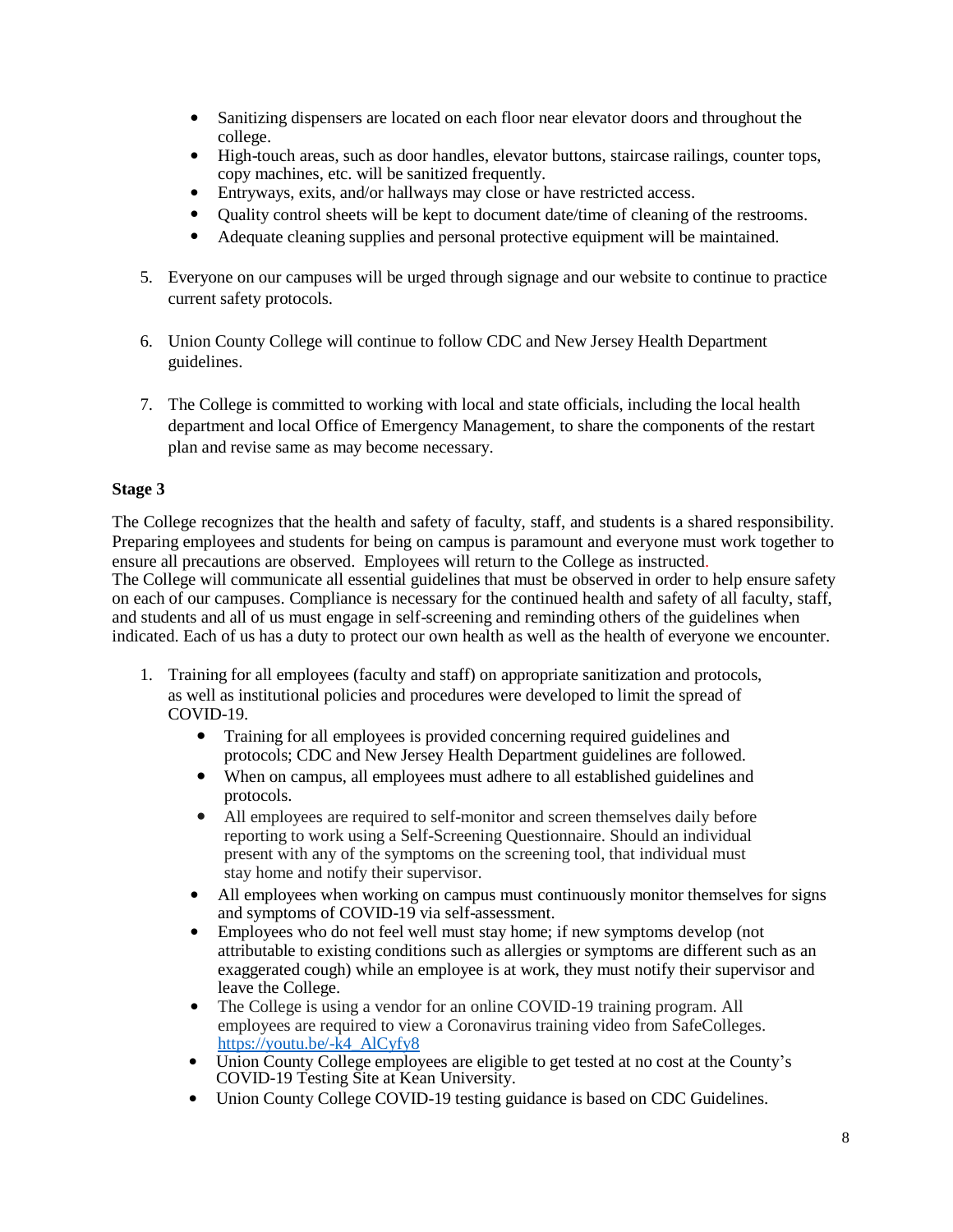- If an employee presents with symptoms at work, that employee will be immediately isolated from others and sent home. The employee should seek medical care and be tested for the coronavirus.
- As per CDC guidance, if an employee has had close contact with someone who has tested positive for COVID-19, he or she must stay home for 14 days after their last exposure to that person. However, if the employee is fully vaccinated and show no symptoms of COVID-19, the employee does not need to quarantine.
- If infected, employees should follow CDC recommendations to determine when to discontinue home isolation, which shall be for at least 10 days, and return to work.
- Additionally, screening questions appear on employee computers prior to logging in for the start of their work day and randomly throughout the day. Employees must respond in order to log on.
- All visitors are required to report to Public Safety and complete the self-screening process.

#### Daily Self-Screening Questionnaire

Staff members are required to self-screen at the start of each day by using the standard questionnaire recommended by the NJ Department of Health.

- If you answer YES to any of the questions, stay home.
- If symptoms develop during the day, the individual will be sent home. Public Safety and Facilities will be notified, and area(s) will be sanitized.
- If the individual needs to wait for transportation, the individual may be asked to wait in a separate area until transportation arrives. That area will be sanitized immediately after the individual departs.

Question #1: Do you have a fever (temperature over 100.4º F) or have you had a fever in the past 24 hours?

Question #2: Are you experiencing any of the following symptoms?

- fever or chills
- cough
- shortness of breath or difficulty breathing
- fatigue, muscle or body aches
- headache
- new loss of taste or smell
- sore throat
- congestion or runny nose
- nausea or vomiting, diarrhea

Question #3: In the past 14 days have you had close contact with someone who is confirmed as having COVID-19?

Close contact is defined as a person who:

- provided care for the individual, including healthcare workers, family members or other caregivers, or who had other similar close physical contact without consistent and appropriate use of personal protective equipment OR
- lived with or otherwise had close prolonged contact (within 6 feet) with the person while they were infectious OR
- had direct contact with infectious bodily fluids of the person (e.g. was coughed or sneezed on) while not wearing recommended personal protective equipment.
- Most fully vaccinated people with no COVID-like symptoms do not need to [quarantine](https://www.cdc.gov/coronavirus/2019-ncov/if-you-are-sick/quarantine.html) or be restricted from work. However, they should still monitor for [symptoms of COVID-19](https://www.cdc.gov/coronavirus/2019-ncov/symptoms-testing/symptoms.html) for 14 days following an exposure.
- 2. Training for students on appropriate sanitization and protocols, as well as institutional policies and procedures were developed to limit the spread of COVOD-19.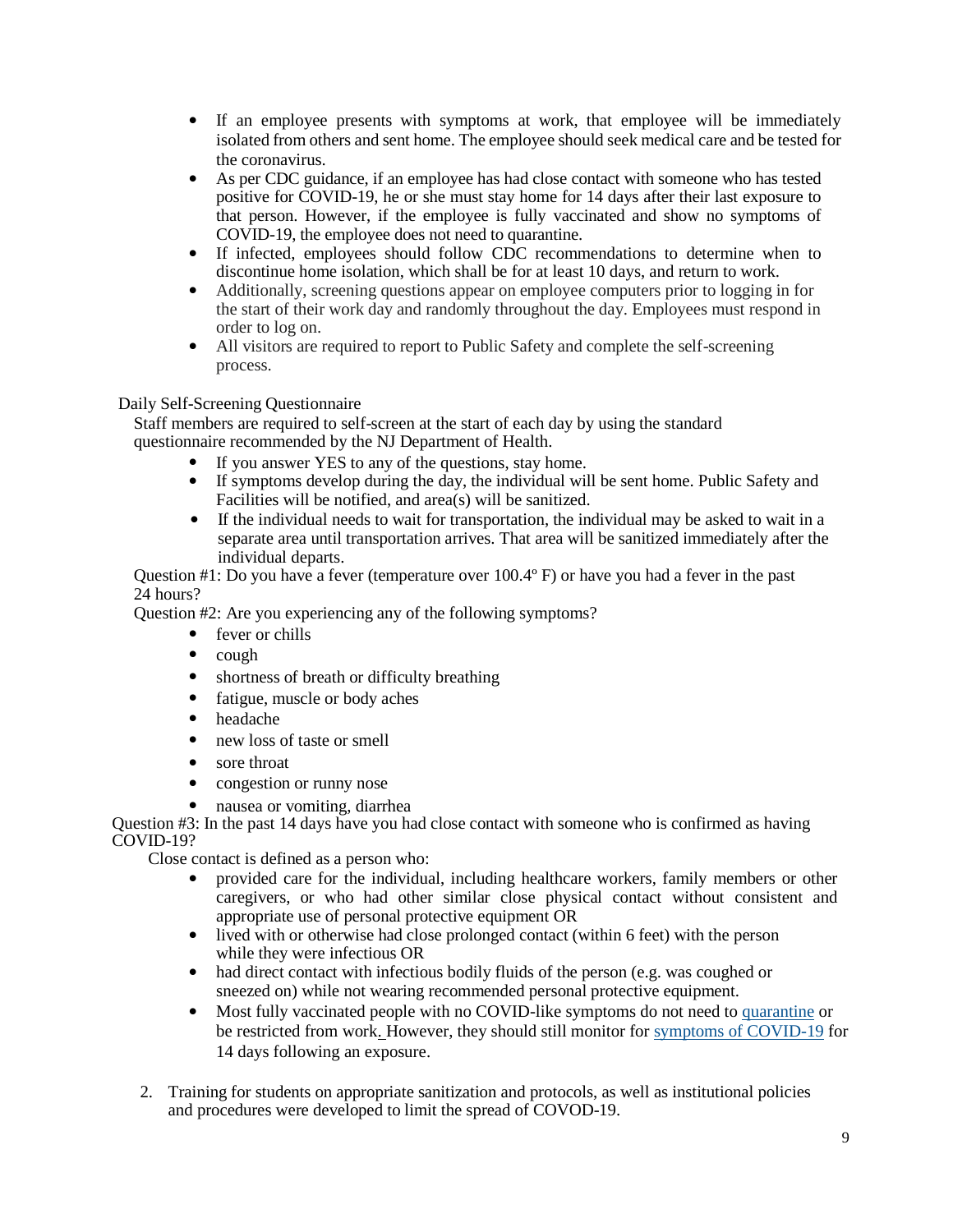- Training for all students is being provided concerning required guidelines and protocols; CDC and New Jersey Health Department guidelines will be followed.
- When on campus, all students must adhere to all established guidelines and protocols.
- All students are required to self-monitor and screen themselves daily before coming to the College using a Self-Screening Questionnaire.
- Should an individual present with any of the symptoms on the screening tool, that individual must stay home and notify their faculty member.
- All students who are on campus must continuously monitor themselves for signs and symptoms of COVID-19 via self-assessment.
- Students who do not feel well must stay home; if new symptoms develop (not attributable to existing conditions such as allergies or symptoms are different such as an exaggerated cough) while students are at the College, they must notify their faculty member and leave the College.
- The College is using a vendor for an online COVID-19 training program. All students are required to view a Coronavirus training video from SafeColleges[. https://youtu.be/](https://youtu.be/-k4_AlCyfy8) [k4\\_AlCyfy8](https://youtu.be/-k4_AlCyfy8)
- Union County College COVID-19 testing guidance is based on CDC Guidelines.
- If a student presents with symptoms while at the College, that student will be immediately isolated from others and sent home. The student should seek medical care and be tested for the coronavirus.
- As per CDC guidance, if a student has had close contact with someone who has tested positive for COVID-19, he or she must stay home for 14 days after their last exposure to that person. However, if the student is fully vaccinated and show no symptoms of COVID-19, the student does not need to quarantine.
- If infected, students should follow CDC recommendations to determine when to discontinue home isolation, which shall be for at least 10 days, and return to work.
- Students on campus who are covered by the waiver approved by OSHE are screened upon arrival according to the procedures outlined in our waiver.
- All prospective students are required to report to Public Safety. Student Development personnel work with these individuals to complete the self-screening process.
- Students visiting campus for other purposes are screened by a college employee (typically public safety or a Student Development staff member) when they arrive on campus.

#### Daily Self-Screening Questionnaire

Students are required to self-screen at the start of each day by using the standard questionnaire recommended by the NJ Department of Health.

- If you answer YES to any of the questions, stay home.
- If symptoms develop during the day, the individual will be sent home. Public Safety and
- Facilities will be notified, and area(s) will be sanitized.
- If the individual needs to wait for transportation, the individual may be asked to wait in a separate area until transportation arrives. That area will be sanitized immediately after the individual departs.

Question #1: Do you have a fever (temperature over 100.4º F) or have you had a fever in the past 24 hours?

Question #2: Are you experiencing any of the following symptoms?

- fever or chills
- cough
- shortness of breath or difficulty breathing
- fatigue, muscle or body aches
- headache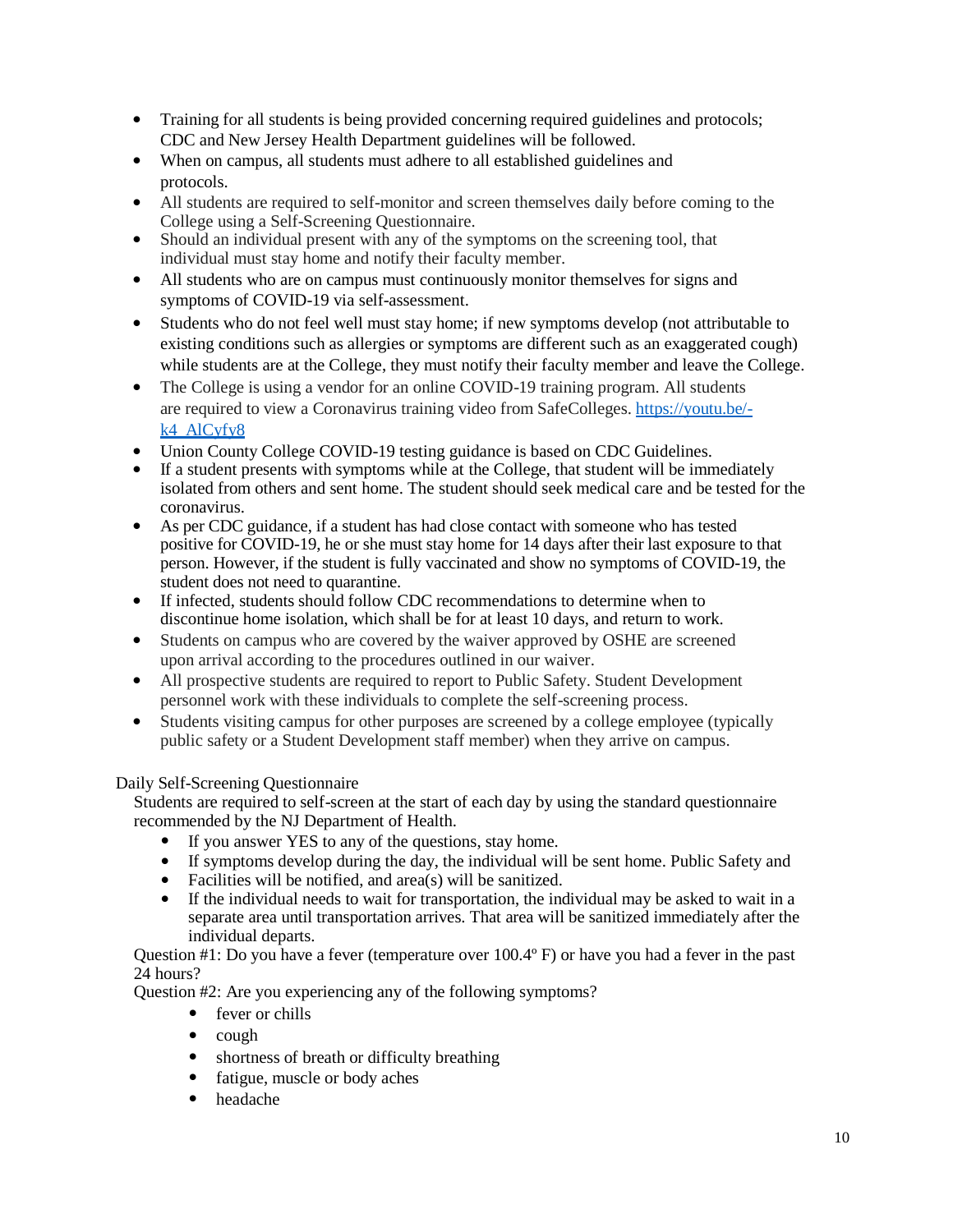- new loss of taste or smell
- sore throat
- congestion or runny nose
- nausea or vomiting, diarrhea

Question #3: In the past 14 days have you had close contact with someone who is confirmed as having COVID-19?

Close contact is defined as a person who:

- provided care for the individual, including healthcare workers, family members or other caregivers, or who had other similar close physical contact without consistent and appropriate use of personal protective equipment OR
- lived with or otherwise had close prolonged contact (within 6 feet) with the person while they were infectious OR
- had direct contact with infectious bodily fluids of the person (e.g. was coughed or sneezed on) while not wearing recommended personal protective equipment.
- Most fully vaccinated people with no COVID-like symptoms do not need to [quarantine](https://www.cdc.gov/coronavirus/2019-ncov/if-you-are-sick/quarantine.html) or be restricted from work. However, they should still monitor for [symptoms of COVID-](https://www.cdc.gov/coronavirus/2019-ncov/symptoms-testing/symptoms.html)[19](https://www.cdc.gov/coronavirus/2019-ncov/symptoms-testing/symptoms.html) for 14 days following an exposure.
- 3. **All individuals, regardless of vaccination status, are required to wear masks when inside campus buildings. Faculty members may remove their masks when they are instructing. Faculty members who are not fully vaccinated should continue to wear masks while instructing.** 
	- All persons in the College will be encouraged to wash their hands frequently for at least 20 seconds with soap and water; signage will be posted in all bathrooms.
- 4. Frequent cleaning and sanitization of classrooms, restrooms, high-touch areas, equipment and shared surfaces.
	- College custodial and maintenance staff will routinely use an anti-viral solution to wipe down all areas.
	- College custodial and maintenance staff will routinely use an anti-viral solution to wipe down high touch points once daily at a minimum.
	- A fogger machine system will be used to disinfect large areas.
	- Classrooms and restrooms will be cleaned and sanitized frequently.
	- Sanitizing dispensers are located on each floor near elevator doors and throughout the college.
	- High-touch areas, such as door handles, elevator buttons, staircase railings, counter tops, copy machines, etc. will be sanitized frequently.
	- Entryways, exits, and/or hallways may close or have restricted access.
	- Quality control sheets will be kept to document date/time of cleaning of the restrooms.
	- Adequate cleaning supplies and personal protective equipment will be maintained.
- 5. Everyone on our campuses will be urged through signage and our website to continue to practice current safety protocols.
- 6. Union County College will continue to follow CDC and New Jersey Health Department guidelines.
- 7. The College is committed to working with local and state officials, including the local health department and local office of emergency management, to share the components of the restart plan and revise same as may become necessary.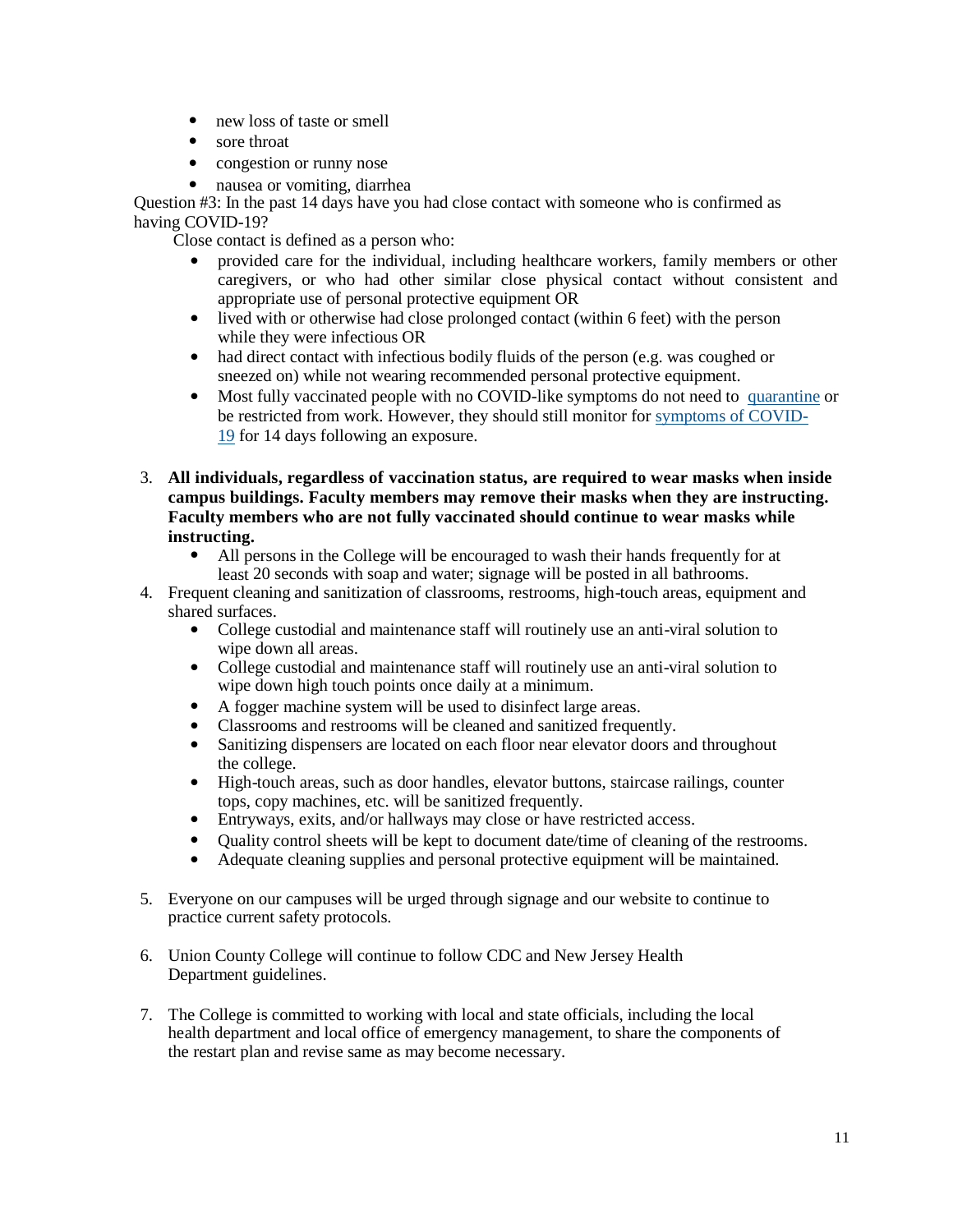#### *SCREENING, TESTING, AND CONTACT TRACING PROTOCOLS*

**August 18, 2021 update: As we move forward, we will continue to follow the guidance from the State of New Jersey, the CDC, and NJ Department of Health. The health and safety of our College community is paramount. Beginning Monday, August 16, 2021 all individuals, regardless of vaccination status, are required to wear masks when inside campus buildings. Faculty members may remove their masks when they are instructing. Faculty members who are not fully vaccinated should continue to wear masks while instructing. The three stages will remain memorialized within the document for reference.**

The College recognizes that the health and safety of faculty, staff, and students is a shared responsibility. Preparing employees and students for the return to campus is paramount and everyone must work together to ensure all precautions are observed. The College will communicate all essential guidelines that must be observed in order to help ensure safety on each of our campuses. Compliance is necessary for the continued health and safety of all faculty, staff, and

students and all of us must engage in self-screening and reminding others of the guidelines when indicated. Each of us has a duty to protect our own health as well as the health of everyone we encounter.

The College will work with the County Health Official concerning their guidance on their testing and contact tracing protocols.

The College will maintain a log of students, faculty, staff and visitors who report symptoms consistent with COVID-19 to facilitate contact tracing, and the reporting of any instances of COVID-19 to local health officials.

At Union County College, the Department of Public Safety maintains a daily log of all visitors to each of the College's campuses. Public Safety, Human Resources, and Student Development Departments will share employee, student, and visitor tracing information with the County of Union Office of Health Management to assist with their contact tracing responsibilities.

College faculty, staff and students testing positive for COVID-19 by a medical provider will be required to report the diagnosis immediately to the Dean of Students (student cases), and/or the Department of Human Resources (faculty and staff). These individuals will be asked to provide the following information: name, ID number, DOB, status (employee or student) email addresses, phone numbers, home address, first day of symptoms, date of positive test/or exposure, last day on campus (specify campuses), and buildings/rooms visited. This information, along with any logs that the Health Department requests, will be shared with the Union County Office of Health Management and any other applicable public health agency.

Per CDC *Considerations for Institutions of Higher Education,* the College will require individuals testing positive for COVID-19 to provide written documentation from the person's medical provider or public health organization to identify the date of testing and recommendation to return to campus prior to their arrival.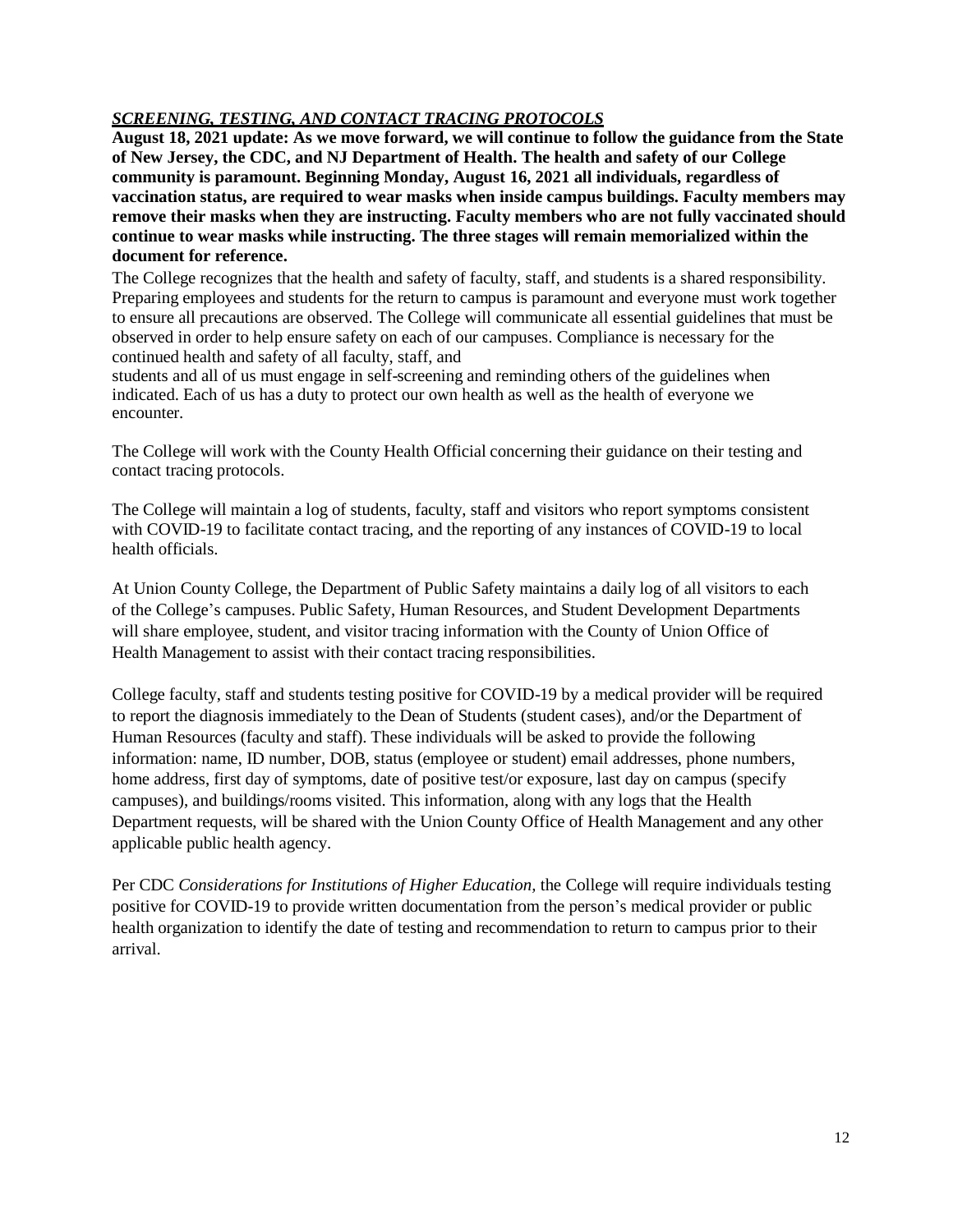#### *INSTRUCTION*

**August 18, 2021 update: As we move forward, we will continue to follow the guidance from the State of New Jersey, the CDC, and NJ Department of Health. The health and safety of our College community is paramount. Beginning Monday, August 16, 2021 all individuals, regardless of vaccination status, are required to wear masks when inside campus buildings. Faculty members may remove their masks when they are instructing. Faculty members who are not fully vaccinated should continue to wear masks while instructing. The three stages will remain memorialized within the document for reference.**

The College recognizes that the health and safety of faculty, staff, and students is a shared responsibility. Preparing employees and students for the being on campus is paramount and everyone must work together to ensure all precautions are observed. The College will communicate all essential guidelines that must be observed in order to help ensure safety on each of our campuses. Compliance is necessary for the continued health and safety of all faculty, staff, and

students and all of us must engage in self-screening and reminding others of the guidelines when indicated. Each of us has a duty to protect our own health as well as the health of everyone we encounter.

#### **Stage 1**

• All instruction is remote with the exceptions permitted in the waiver approved by OSHE.

#### **Stage 2**

- Provide instruction through August 31, 2020 that is held online via distance education in almost all cases. Per waiver approval from OSHE, conduct in-person college laboratory and clinical laboratory instruction for health science and automotive courses only, in July and August.
- Resume in-person instruction for curricula that require labs, technical, clinical rotations, and hands-on instruction while observing CDC and New Jersey DOH public health standards for sanitizing equipment, handwashing, and cleaning and disinfection.
- Resume all in-person instruction in accordance with statewide gathering restrictions and
- CDC/DOH public health infection control standards.
- Instructional methods will include face to face, remote live, and online.

#### **Stage 3**

- In-person instruction for all types of classes will resume in accordance with both statewide gathering restrictions and CDC/DOH public health infection control standards.
- Instructional methods will include face to face, remote live, and online.

#### Limitations for stages 1-3:

Individuals presenting with symptoms or a positive diagnosis of COVID-19 will not be allowed to attend in-person instruction and will be provided an alternative option for their work, such as remote instruction, within the College's ability to provide such service.

Cleaning and sanitizing equipment will be stationed in classrooms for frequent cleaning of high- touch areas and shared surfaces.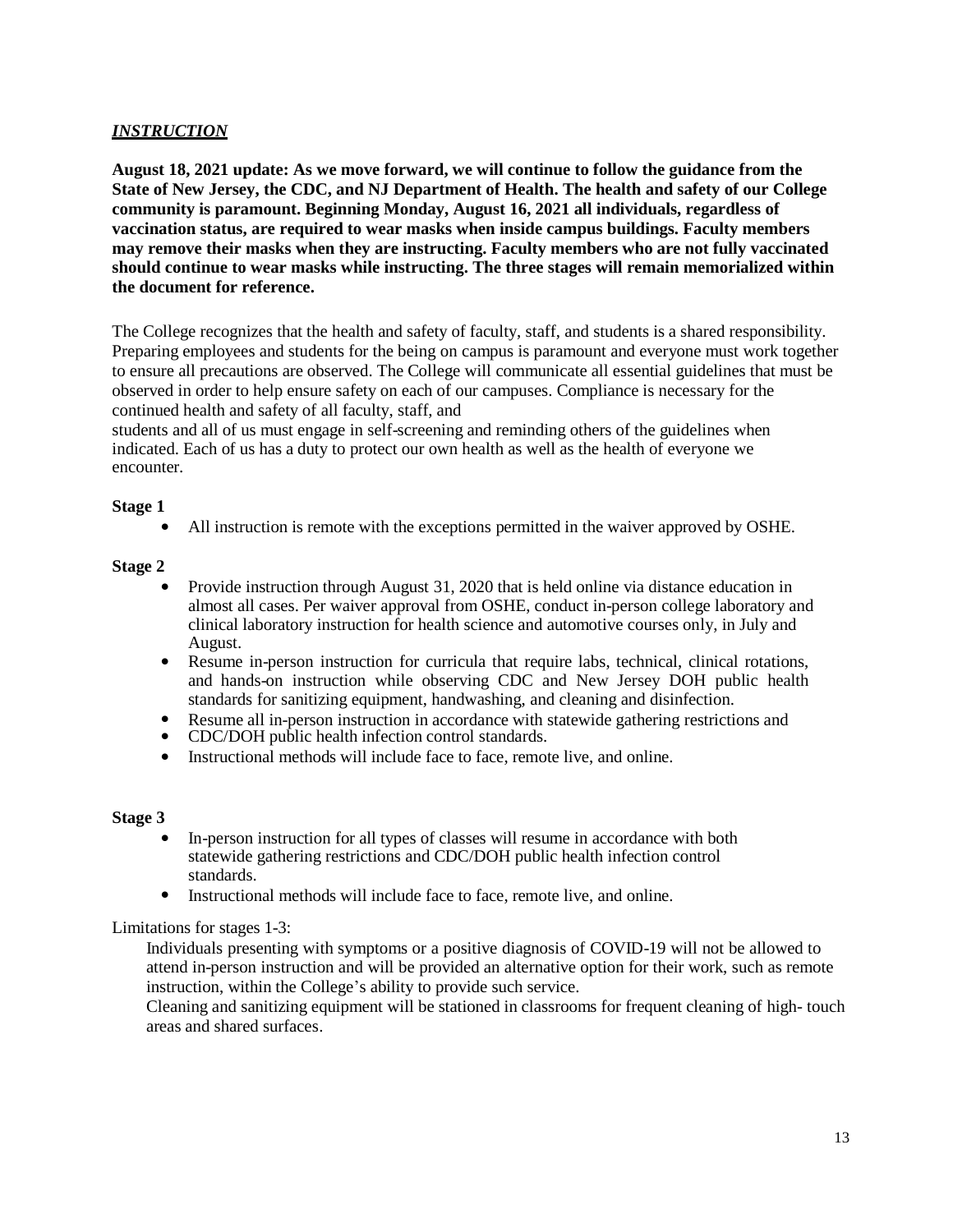## *ON-CAMPUS RESIDENTIAL HOUSING*

Union County College does not currently offer on-campus residential housing.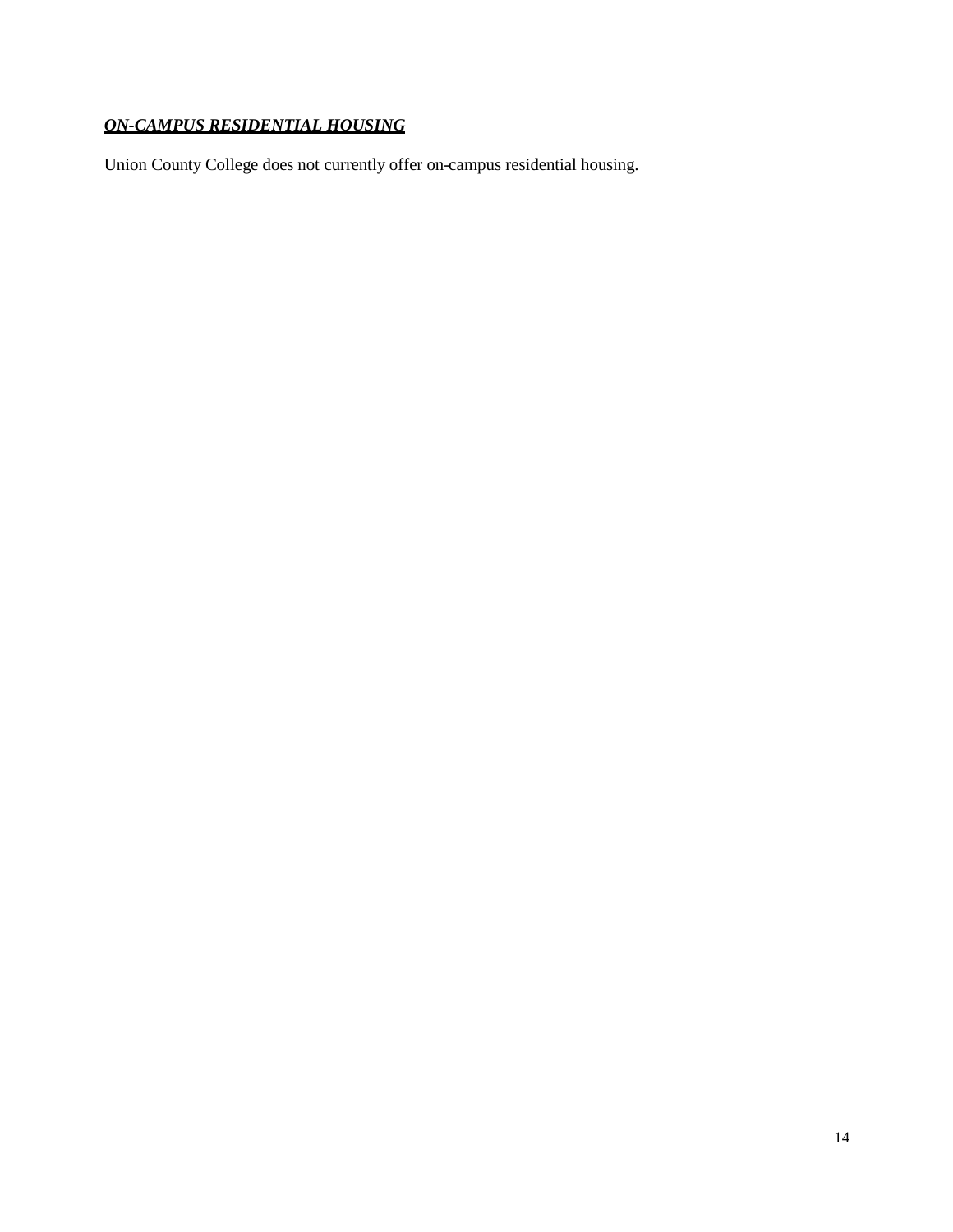#### *COMPUTER LABS*

**August 18, 2021 update: As we move forward, we will continue to follow the guidance from the State of New Jersey, the CDC, and NJ Department of Health. The health and safety of our College community is paramount. Beginning Monday, August 16, 2021 all individuals, regardless of vaccination status, are required to wear masks when inside campus buildings. Faculty members may remove their masks when they are instructing. Faculty members who are not fully vaccinated should continue to wear masks while instructing. The three stages will remain memorialized within the document for reference.**

The College recognizes that the health and safety of faculty, staff, and students is a shared responsibility. Preparing employees and students for being on campus is paramount and everyone must work together to ensure all precautions are observed. The College will communicate all essential guidelines that must be observed in order to help ensure safety on each of our campuses. Compliance is necessary for the continued health and safety of all faculty, staff, and students and all of us must engage in self-screening and reminding others of the guidelines when indicated. Each of us has a duty to protect our own health as well as the health of everyone we encounter.

All instruction is online through August 31, 2020 with the exceptions provided by the OSHE waiver. Computer labs will be closed during this time. Any enrolled student who is in need of a laptop this summer is eligible for the laptop loaner program wherein the College provides a laptop to students, so they may complete their online coursework.

In Fall 2020, we instituted a program whereby all students who register full-time will pay a fee and receive a laptop computer. Starting in Fall 2021, full-time students can opt-in to purchase a laptop via the bookstore. There is a laptop loaner program for part time students.

#### **Stage 1**

• All computer labs are closed.

#### **Stage 2**

- Open computer labs in accordance with state restrictions.
- Close computer labs when not in use.
- Use signage that will encourage computer lab users to clean their areas before and after each use.
- Wipes will be readily available for students to clean their computers before and after each use.

#### **Stage 3**

- Open computer labs in accordance with state restrictions.
- Close computer labs when not in use.
- Use signage that will encourage computer lab users to clean their areas before and after each use.
- Wipes will be readily available for students to clean their computers before and after each use.

Limitations for stages 1-3:

• Sanitizing stations will be available at entry and exit points and cleaning materials and sanitizer should be available throughout the facility.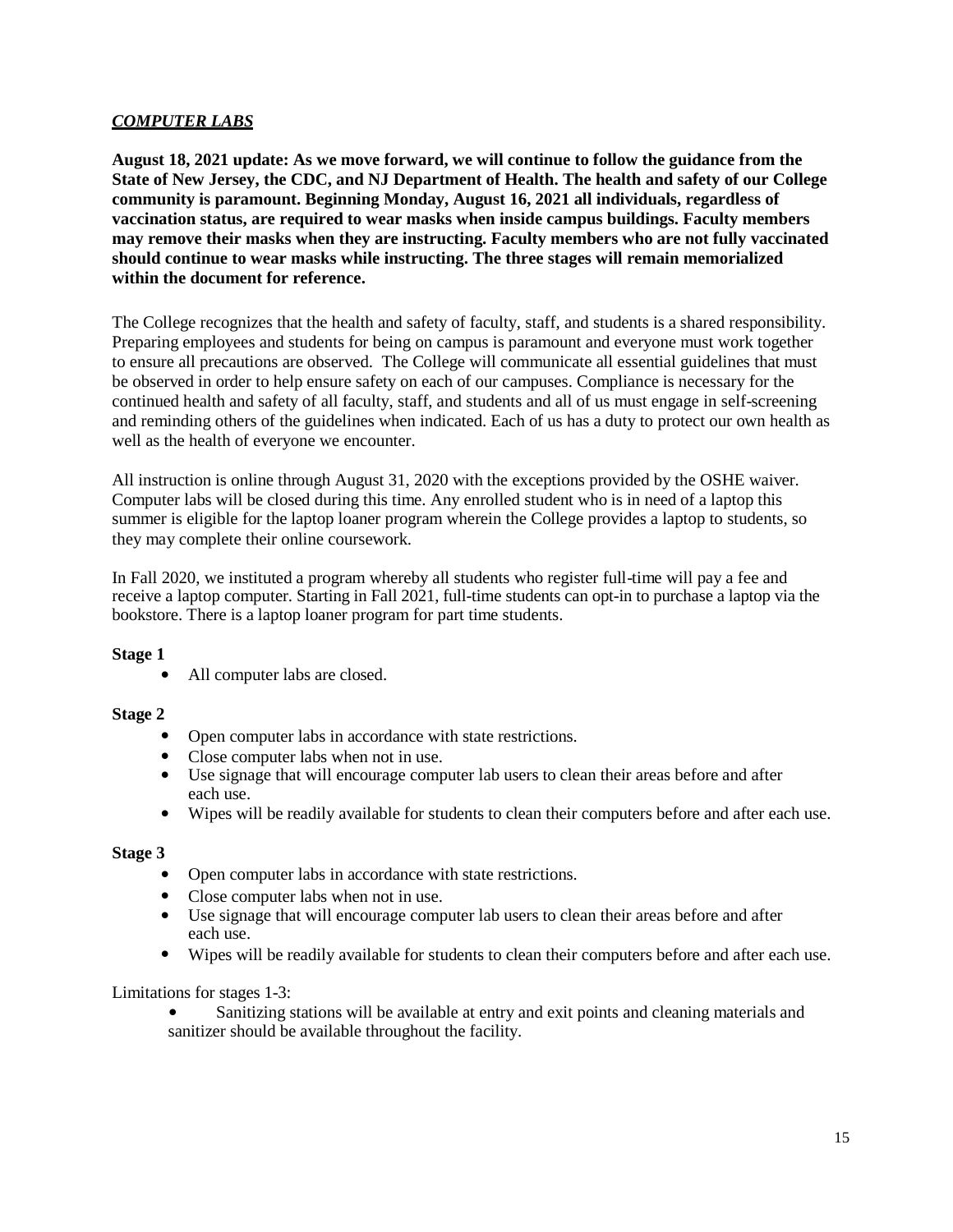#### *LIBRARIES*

**August 18, 2021 update: As we move forward, we will continue to follow the guidance from the State of New Jersey, the CDC, and NJ Department of Health. The health and safety of our College community is paramount. Beginning Monday, August 16, 2021 all individuals, regardless of vaccination status, are required to wear masks when inside campus buildings. Faculty members may remove their masks when they are instructing. Faculty members who are not fully vaccinated should continue to wear masks while instructing. The three stages will remain memorialized within the document for reference.**

We recognize that the health and safety of faculty, staff, and students is a shared responsibility. Preparing employees and students for being on campus is paramount and everyone must work together to ensure all precautions are observed. The College will communicate all essential guidelines that must be observed in order to help ensure safety on each of our campuses. Compliance is necessary for the continued health and safety of all faculty, staff, and students and all of us must engage in self-screening and reminding others of the guidelines when indicated. Each of us has a duty to protect our own health as well as the health of everyone we encounter.

#### **Stage 1**

• Libraries are closed.

#### **Stage 2:**

- Libraries will open in a limited fashion in accordance with state guidelines.
- Use signage that will encourage all users to disinfect their areas before and after usage.
- Wipes will be readily available for users to clean their areas before and after each use.
- Custodial staff will regularly clean and sanitize high-touch areas, equipment and shared surfaces.
- Provide limited student services; 24/7 online access to collections.
- Provide "curbside pickup" of requested library materials.
- Returned materials will be placed in each Library's book drop and quarantined for 72 hours; a dedicated space for quarantining materials will be identified for each campus Library, interlibrary loans will also be quarantined for 72 hours.
- Sanitize returned library materials as appropriate.
- Extend the due date for all borrowed materials to December 14, 2020.

#### **Stage 3**

- Library services will open in accordance with state restrictions.
- Custodial staff will regularly clean and sanitize high-touch areas, equipment, and shared surfaces.
- Curbside pickup of requested materials will remain available.

Limitations for all stages 1-3:

- Returned materials will be sanitized as appropriate.
- Cleaning and sanitizing equipment will be stationed in the library so that high-touch areas and shared surfaces can be cleaned frequently.
- Online access, remote requests, and interlibrary loans will remain available and will be expanded wherever possible. Librarians will encourage students, faculty, and staff to use online versions of publications whenever possible.
- Frequent handwashing will be encouraged.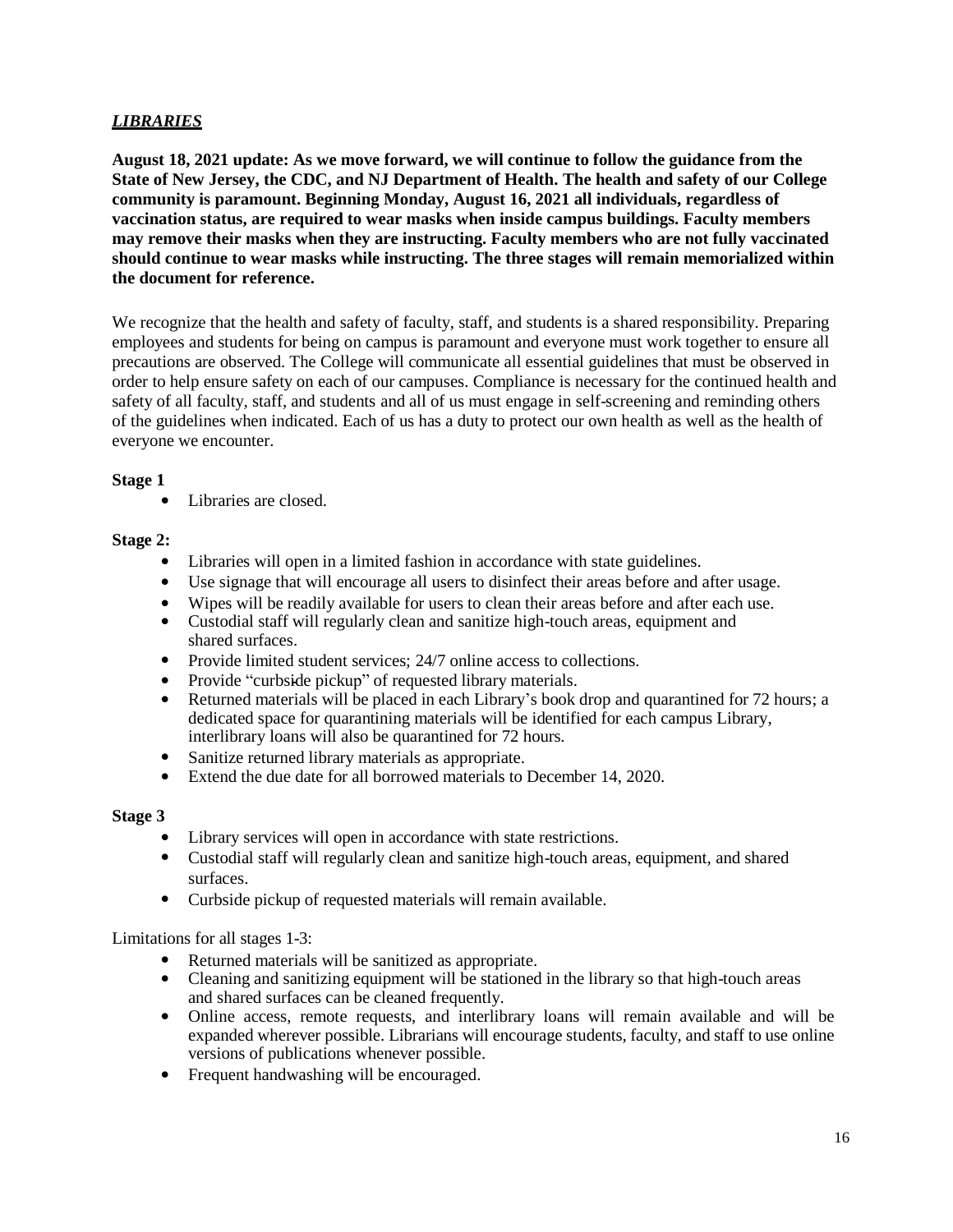#### *RESEARCH*

**August 18, 2021 update: As we move forward, we will continue to follow the guidance from the State of New Jersey, the CDC, and NJ Department of Health. The health and safety of our College community is paramount. Beginning Monday, August 16, 2021 all individuals, regardless of vaccination status, are required to wear masks when inside campus buildings. Faculty members may remove their masks when they are instructing. Faculty members who are not fully vaccinated should continue to wear masks while instructing. The three stages will remain memorialized within the document for reference.**

We recognize that the health and safety of faculty, staff, and students is a shared responsibility. Preparing employees and students for being on campus is paramount and everyone must work together to ensure all precautions are observed. The College will communicate all essential guidelines that must be observed in order to help ensure safety on each of our campuses. Compliance is necessary for the continued health and safety of all faculty, staff, and students and all of us must engage in self-screening and reminding others of the guidelines when they are breeched. Each of us has a duty to protect our own health as well as the health of everyone we encounter.

#### **Stage 1**

• All student research will be conducted remotely.

#### **Stage 2:**

- As practicable, research will occur in outdoor spaces with appropriate safeguards
- Where possible, research will be conducted remotely.

#### **Stage 3**

- The College will allow in-person research in accordance with state occupancy guidelines that include sanitation measures, and personal protective equipment.
- Research that can be conducted remotely should continue to be conducted remotely.

Limitations for stages 1-3:

• Any research/lab materials will be regularly cleaned and sanitized according to CDC guidelines.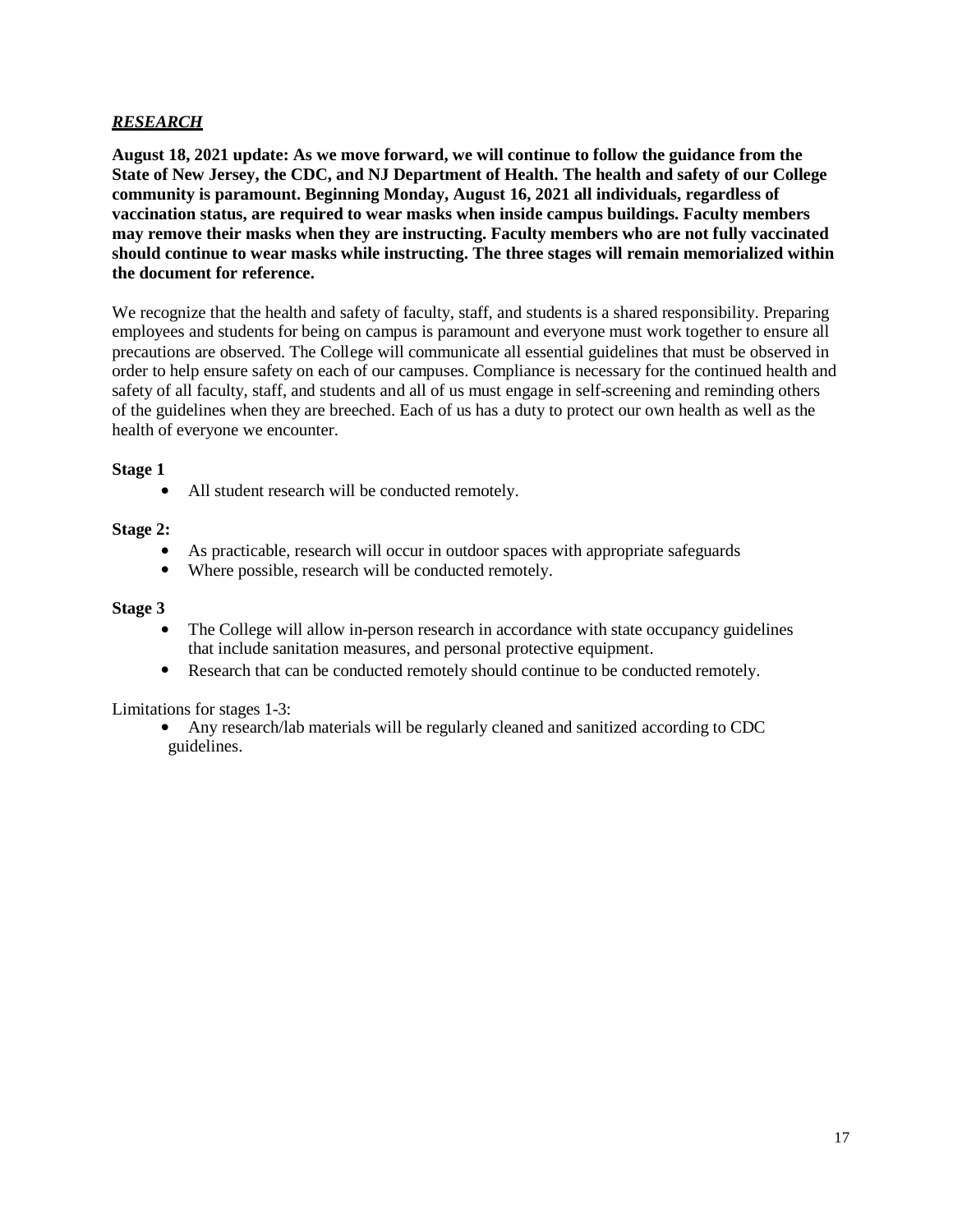#### *STUDENT SERVICES*

**August 18, 2021 update: As we move forward, we will continue to follow the guidance from the State of New Jersey, the CDC, and NJ Department of Health. The health and safety of our College community is paramount. Beginning Monday, August 16, 2021 all individuals, regardless of vaccination status, are required to wear masks when inside campus buildings. Faculty members may remove their masks when they are instructing. Faculty members who are not fully vaccinated should continue to wear masks while instructing. The three stages will remain memorialized within the document for reference.**

The College recognizes that the health and safety of faculty, staff, and students is a shared responsibility. Preparing employees and students for being on campus is paramount and everyone must work together to ensure all precautions are observed. The College will communicate all essential guidelines that must be observed in order to help ensure safety on each of our campuses. Compliance is necessary for the continued health and safety of all faculty, staff, and students and all of us must engage in self-screening and reminding others of the guidelines when indicated. Each of us has a duty to protect our own health as well as the health of everyone we encounter.

There are Student Services Centers and student service offices on the Union County College Cranford, Elizabeth, and Plainfield campuses. These Centers and offices aid in all student service-related needs including but not limited to: registration, financial aid, testing, student accounts, tutoring, social worker, and disability services.

Within Stages 2 and 3 in accordance with CDC and state guidelines, Union County College will offer in person and remote/virtual student services. The Student Services Centers (inclusive of associated service offices) are currently and will continue offering remote academic advising through Canvas, and virtually via Zoom and Calendy. Phone and Zoom appointments are also being offered for admissions and financial aid services. Online payment is being utilized, and testing is being conducted through directed self-placement (DSP) and in special instances Zoom. While all instruction is remote or online through August 31, 2020, the Student Services Center and service offices will open during Stage 2 to assist students in person.

#### **Stage 1**

• In-person student services are not available.

#### **Stage 2**

- Prominently display signage encouraging Student Services Center and service office visitors to disinfect work areas before and after usage.
- Clean and sanitize high-touch areas, equipment and shared surfaces within the Student Services
- Centers and service offices and supply hand sanitizing stations and disinfecting wipes.
- Provide information on College website informing students regarding specific services that will
- be conducted online only.
- Urge students accompanied by a guest to instruct the individual to remain outside Student Services Center; an exemption to enter with one parent/guardian or support person will be made if necessary.
- Provide both in-person and online tutoring services. Students will be reminded that online
- tutoring is available 24/7. Additionally, we will explore outdoor tutoring on campus when and where practicable.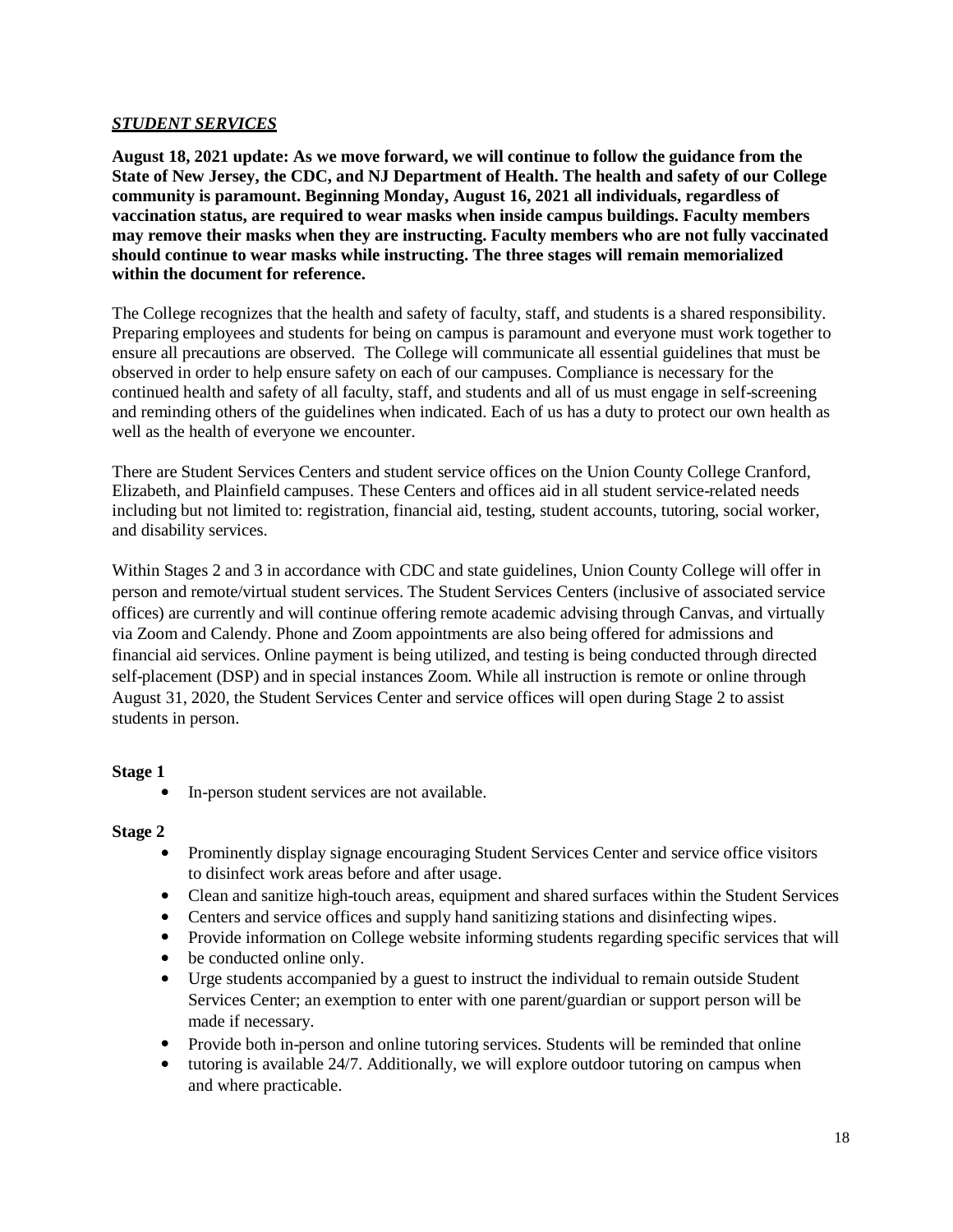- Our tutoring centers will commence with a reduced number of occupants based on state indoor occupancy guidelines.
- Tutoring center staff will handle tutoring materials and sign-ins to minimize student contact.

#### **Stage 3**

• In-person student services will resume without limitations in accordance with both statewide gathering restrictions and CDC/DOH public health infection control standards.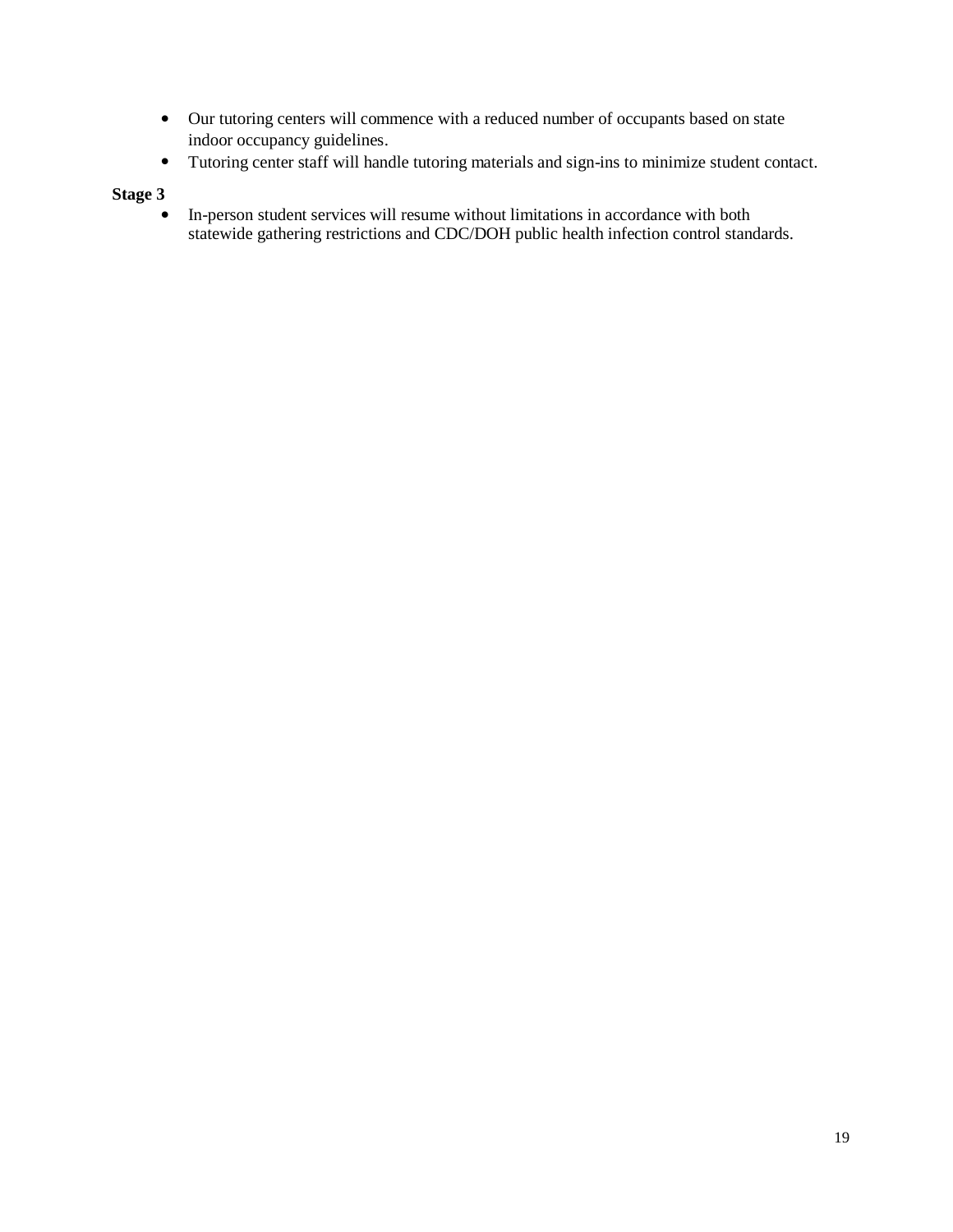#### *TRANSPORTATION*

**August 18, 2021 update: As we move forward, we will continue to follow the guidance from the State of New Jersey, the CDC, and NJ Department of Health. The health and safety of our College community is paramount. Beginning Monday, August 16, 2021 all individuals, regardless of vaccination status, are required to wear masks when inside campus buildings. Faculty members may remove their masks when they are instructing. Faculty members who are not fully vaccinated should continue to wear masks while instructing. The three stages will remain memorialized within the document for reference.**

The College recognizes that the health and safety of faculty, staff, and students is a shared responsibility. Preparing employees and students for being on campus is paramount and everyone must work together to ensure all precautions are observed. The College will communicate all essential guidelines that must be observed in order to help ensure safety on each of our campuses Compliance is necessary for the continued health and safety of all faculty, staff, and students and all of us must engage in self-screening and reminding others of the guidelines when indicated. Each of us has a duty to protect our own health as well as the health of everyone we encounter.

Transportation at Union County College includes College-operated vehicles utilized by Public Safety and Facilities. The sanitary maintenance of College vehicles will be a responsibility born by the department charged with operating the vehicle. Protocols for cleaning will be established and communicated. Drivers and passengers will wear masks in all College-operated vehicles.

#### **Stage 1**

• No transportation is available.

#### **Stage 2**

- Athletic shuttles and vans will operate.
- Student transportation services will operate.
- Sanitizing of the vehicles will occur after each route/event by College staff.
- Open windows frequently to increase ventilation

#### **Stage 3**

- Shuttles and athletic vans will operate.
- Student transportation services will operate.
- Sanitizing of the vehicles will occur after each route/event by College staff.
- Open windows frequently to increase ventilation.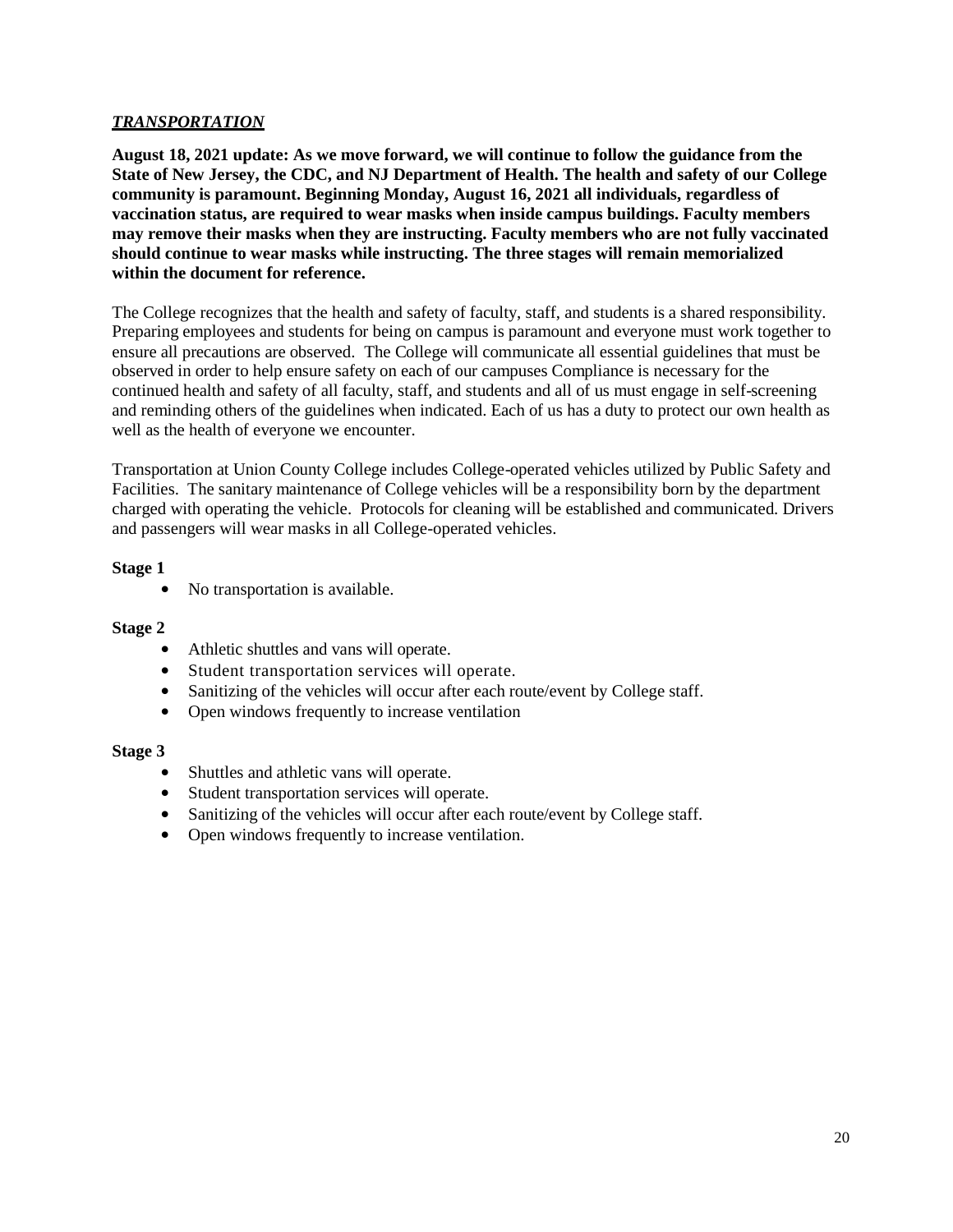#### *DINING*

**August 18, 2021 update: As we move forward, we will continue to follow the guidance from the State of New Jersey, the CDC, and NJ Department of Health. The health and safety of our College community is paramount. Beginning Monday, August 16, 2021 all individuals, regardless of vaccination status, are required to wear masks when inside campus buildings. Faculty members may remove their masks when they are instructing. Faculty members who are not fully vaccinated should continue to wear masks while instructing. The three stages will remain memorialized within the document for reference.**

The College recognizes that the health and safety of faculty, staff, and students is a shared responsibility. Preparing employees and students for being on campus is paramount and everyone must work together to ensure all precautions are observed. The College will communicate all essential guidelines that must be observed in order to help ensure safety on each of our campuses. Compliance is necessary for the continued health and safety of all faculty, staff, and

students and all of us must engage in self-screening and reminding others of the guidelines when indicated. Each of us has a duty to protect our own health as well as the health of everyone we encounter.

#### **Stage 1**

• The cafeterias on all three campuses are closed.

#### **Stage 2**

- Union County College dining services are currently closed and our plan to re-open as of September 1, 2021. Indoor dining facilities will open subject to the governor's orders, occupancy restrictions and applicable health and safety protocols..
- Vending machines are available on all campuses. Should we reopen dining services, we will offer grab and go food purchase in Cranford and Elizabeth.
- The cafeterias on all three campuses will be open as a space for indoor dining and employee breaks.
- Access to the cafeterias is limited to faculty, staff, and students. It is not open to the general public.
- There will be no dining services on the Plainfield campus.

The following will be in place related to dining as we hope to offer dining services sometime in September 2021:

- Obtain food service provider's corporate guidelines. Collaborate with the food service contractor on a proactive plan to develop a safe and healthy environment for students, faculty and staff. The food service provider's protocols will include, but will not be limited to, the following:
- Clean and disinfect all areas of the kitchen including storage, refrigeration and freezers prior to opening.
- Remove items in the food servery that can be moved or removed completely to reduce frequent handling or contact from individuals.
- Establish cleaning schedules with increased frequency of high touch areas as deemed necessary.
- Monitor and screen employees regarding COVID symptoms.
- Ensure employees wash hands frequently and wear gloves.
- Increase frequency of cleaning and sanitizing surfaces and utensils.
- Provide employees with the appropriate PPE equipment as recommended by CDC and/or outlined by state and local health requirements or client requests.
- Set up hand sanitizer stations at entrances, cashier stands, and food pick up stations.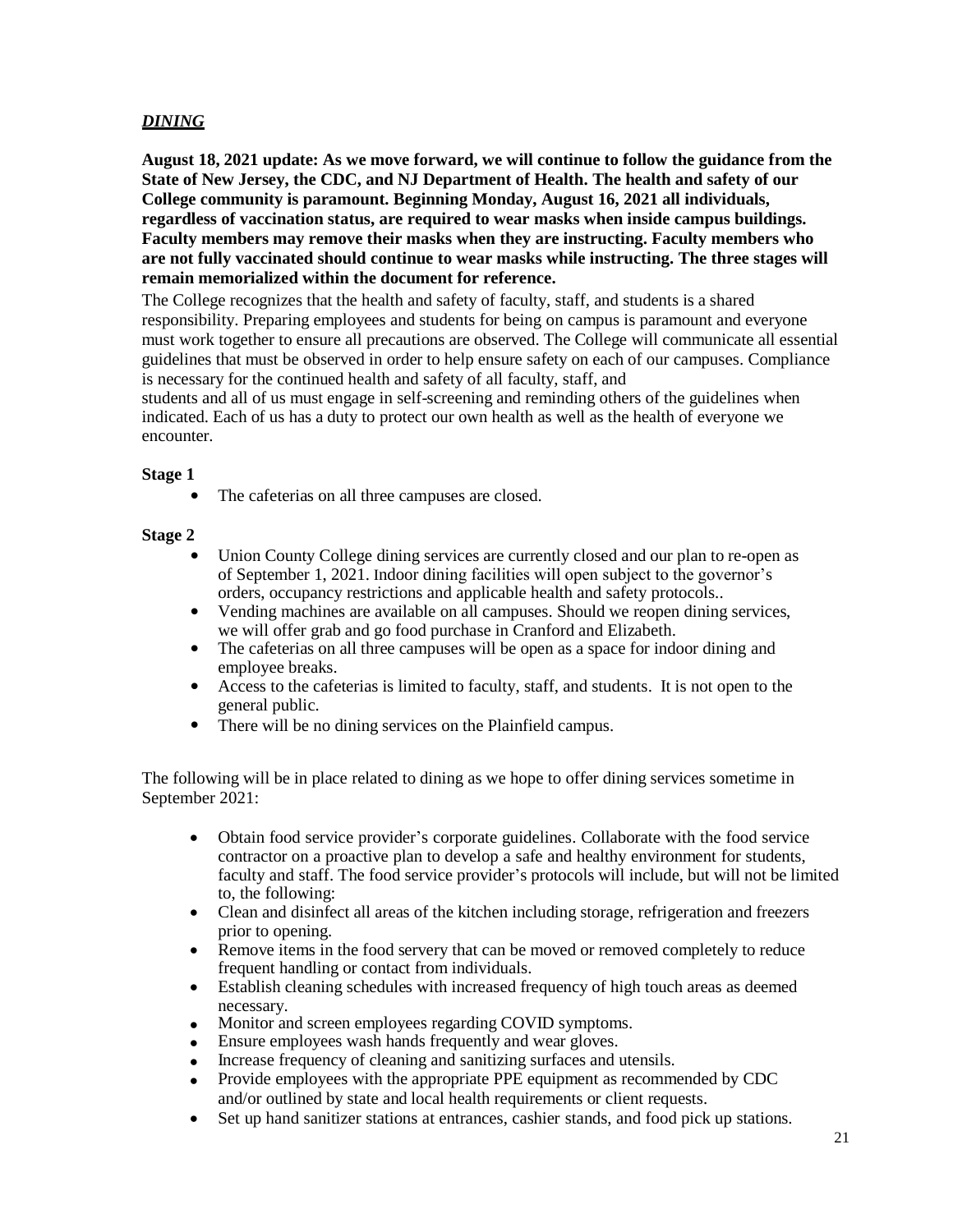• Utilize prepackaged flatware/napkin and condiment packets.

#### **Stage 3**

- Everything previously mentioned including:
- Indoor dining facilities will open subject to the governor's orders, occupancy restrictions and applicable health and safety protocols.
- Dining facility setups will adhere to all CDC and DOH guidelines taking into account sanitation practices.
- Takeout "grab and go" and delivery options remain available.
- Signage within the dining facility will indicate that upon completion of the meal, the diner would be requested to leave the facility to make room for others to sit at a table to eat their meals.
- Expand menu from grab and go options as appropriate with limited selections.
- Increase frequency of cleaning the dining area tables and chairs.
- Place hand sanitizers at the entrance and exit of the dining facility.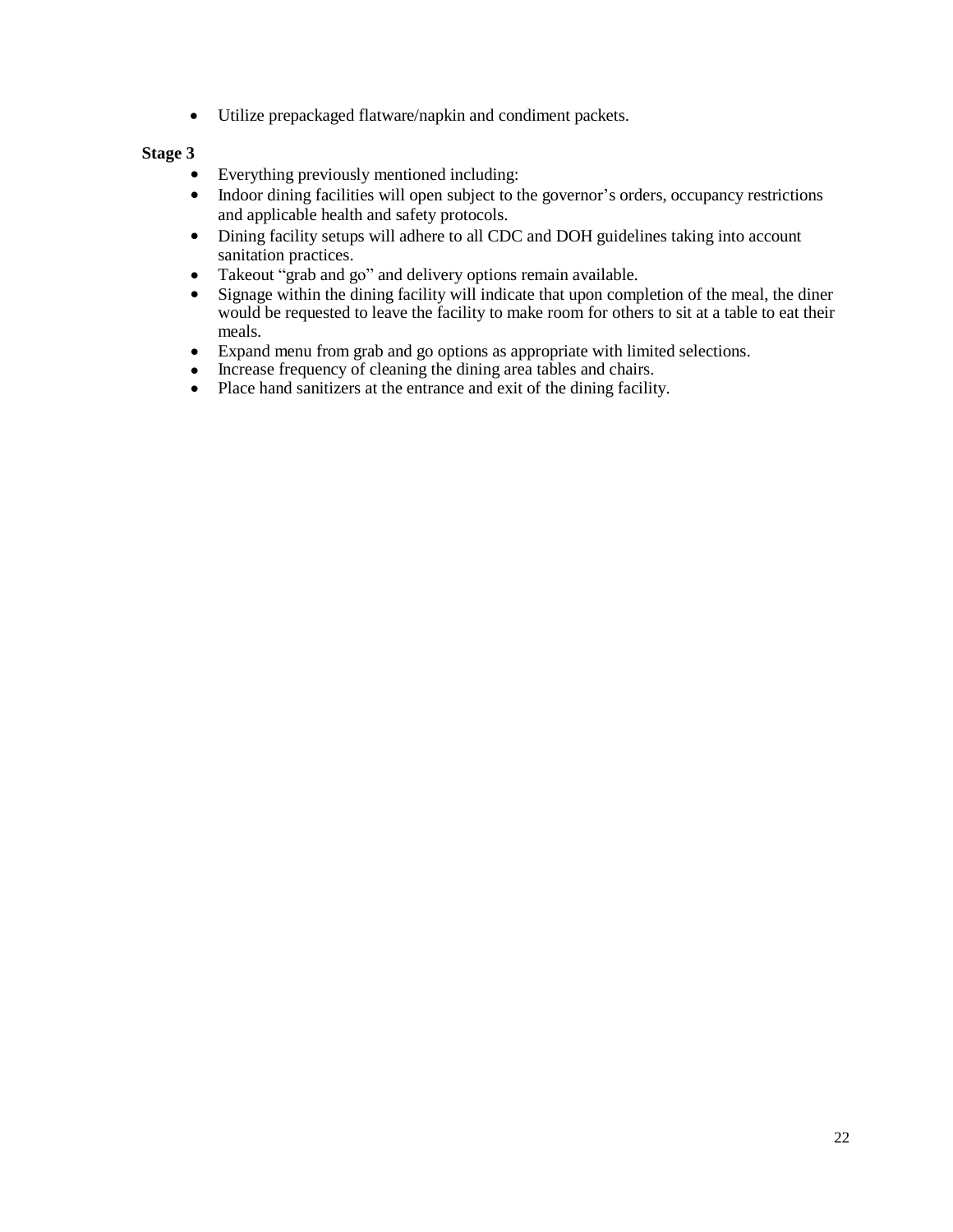#### *STUDY ABROAD AND INTERNATIONAL TRAVEL*

Union County College does not currently offer study abroad.

As with all employee travel, any international travel will be evaluated on an individual basis. This will include consultation of current CDC travel advisories.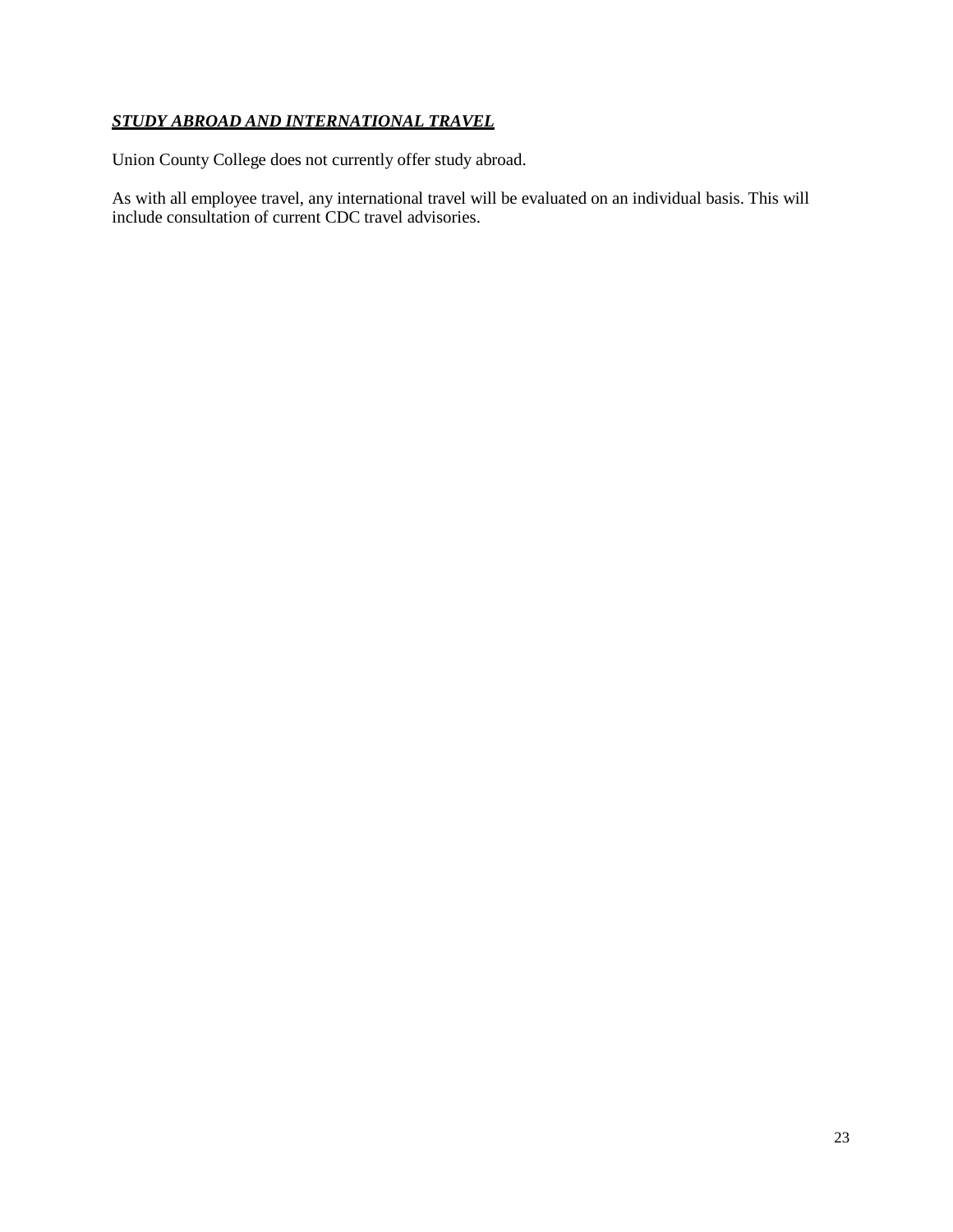#### *ATHLETICS*

**August 18, 2021 update: As we move forward, we will continue to follow the guidance from the State of New Jersey, the CDC, and NJ Department of Health. The health and safety of our College community is paramount. Beginning Monday, August 16, 2021 all individuals, regardless of vaccination status, are required to wear masks when inside campus buildings. Faculty members may remove their masks when they are instructing. Faculty members who are not fully vaccinated should continue to wear masks while instructing. The three stages will remain memorialized within the document for reference.**

The College recognizes that the health and safety of faculty, staff, and students is a shared responsibility. Preparing employees and students for the initial safe return to campus is paramount, the campus community must work together to ensure all precautions are observed. While the College will communicate essential guidelines required to help ensure safety on every campus, each of us has a duty to protect our own health as well as the health of everyone we encounter. Compliance is necessary for the continued health and safety of all Union County College faculty, staff, and students.

Union County College's athletic program is governed by the National Junior College Athletic Association (NJCAA) Region XIX. Recently, the College has adopted the NJCAA **"***Back in Action – The Phased Return of Athletics***"** plan, which according to the Association, *"prioritizes student-athlete safety, along with the health and well-being of each campus community."* As a member institution, Union County College currently plans to compete athletically Fall 2020 in *non-contact/low-risk sports only, to mitigate risk from COVID-19.* The sports include: Cross County, Golf and Esports.

The situation surrounding intercollegiate athletics is fluid. The College will develop practice protocols for each sport in alignment with state Executive Order No. 155, NJCAA, and CDC guidelines.

In adherence with State Executive Order 155, and CDC regulations regarding COVID-19, Union County College athletics staff will conduct daily screening for symptoms in addition to College-wide screening procedures. The Dean of College Life will immediately report positive COVID-19 tests as per Union County College Re-Opening Plan guidelines and return to participation protocols as established by our sports medicine partner Atlantic Health, to the Department of Human Resources or Dean of Students. In collaboration with other College officials, athletics staff will also follow the *CDC Public Health Guidance for Community-Related Exposure.*

The Athletics department will work to set a maximum number of competitions in each sport. The College will also take into consideration the development of regionalized and/or conference schedules to limit travel in sports where feasible, and limit postseason play to a specific number of teams. Travel to away contests will follow state and local guidelines as it relates to occupancy of the vehicle and align with the State of New Jersey travel advisory.

The team sports of Cross Country, Golf, and Esports were selected for competition as they met the criteria established by the NJCAA, inclusive of the following:

- Minimal contact / limited interaction among athletes during practices and competition
- Manageable roster sizes for travel and screening purposes
- Relatively minimal athletic training usage, as compared to other sports
- Limited, to no, event staff required at competitions
- No officials required to host regular season competitions
- The sports are conducted outdoors (Esports athletes can compete remotely)
- Spectators could be allowed with proper protocols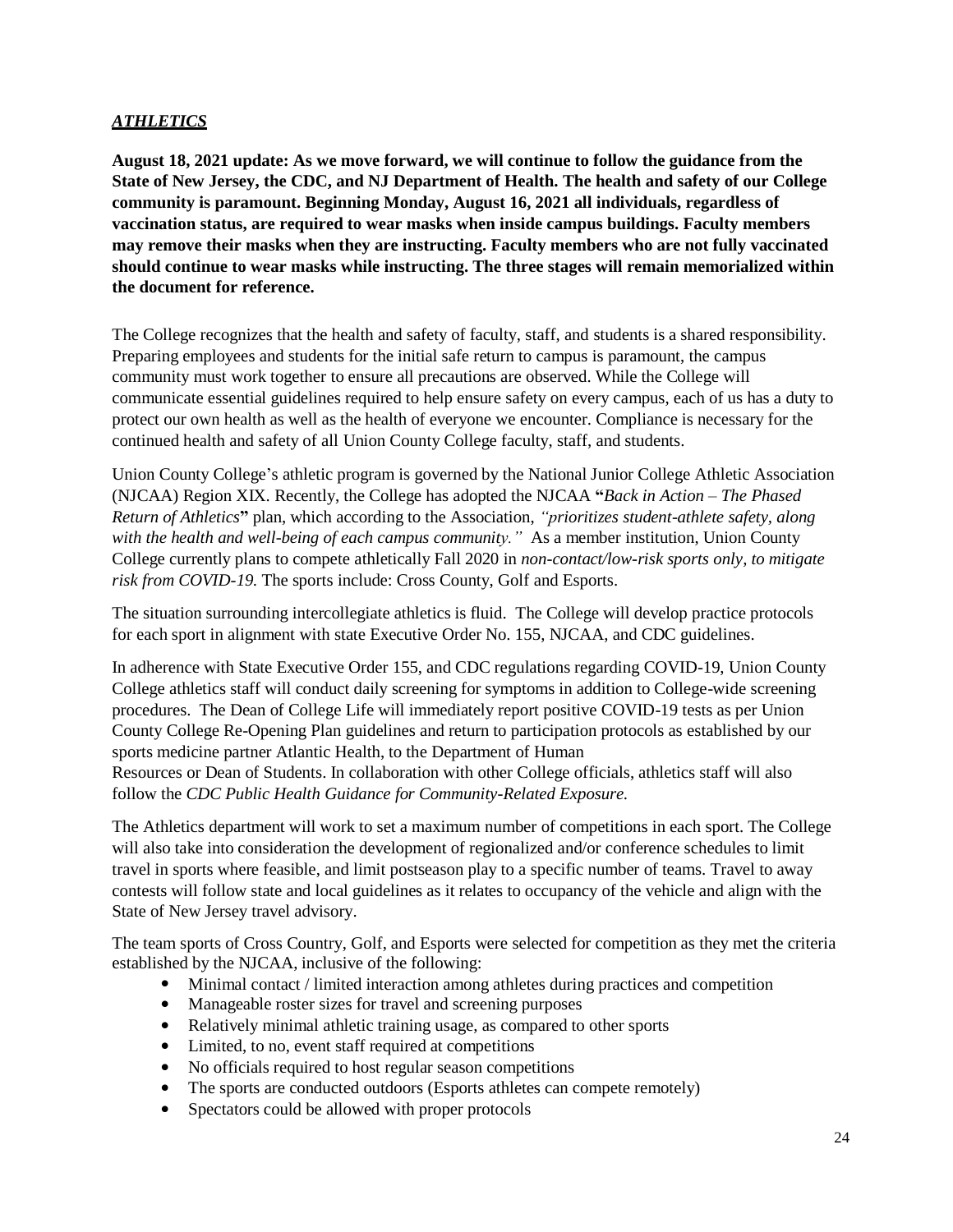In alignment with federal, state and local health and safety requirements, Union County College will adopt the following NJCAA General Health and Safety Protocols:

#### **Stage 1**

• All athletic competition is suspended.

#### **Stage 2**

- The College will mandate frequent screening and testing for coaching staff and student-athletes and those in close contact with student athletes, particularly in advance of any games, inclusive of temperature checks.
- Require all student-athletes, coaches and staff to participate in COVID-19 screening, consistent with campus protocol. In addition, student-athletes will also be required to complete the NJCAA Student-Athlete COVID-19 Daily Screening Questionnaire.
- Develop written protocols and conduct student-athlete and staff orientation/trainings regarding
- the transmission of COVID-19. This is in addition to College-wide COVID-19 safety training for
- staff and students.
- Eliminate equipment sharing whenever possible, which includes the elimination of team water coolers, and shared water bottles.
- Restrict team huddles, high-fives, handshakes and spitting.
- Develop a quarantine/isolation protocol in alignment with federal, state, CDC and local
- guidelines for student-athletes who have tested positive for COVID-19, or encountered those who
- have tested positive, or who have developed symptoms. Athletes and staff who exhibit symptoms will be asked to remain home and refrain from any athletic participation.
- Limit access of nonessential visitors', staff, volunteers, vendors, and media to studentathlete practice areas as much as possible.
- The College's plans should address protocols for traveling for games, and hosting teams in competition. Protocols will include appropriate pre- and post- travel testing, and the potential for rearranging team schedules in the event of unsafe conditions for travel.
- Clean and sanitize all athletics vehicles before and after travel.
- Instruct student-athletes returning to campus for the start of the school year to self-isolate for two weeks prior to start of any practices.
- Monitor guidance issued by the NJCAA for each sport and the New Jersey categorization of sports by risk level.
- Stagger use of shared facilities between different sports teams to reduce capacity and allow for sanitization of facilities in between use and encourage outdoor practices.

#### **Fall 2021 Competitive Sport Specific Guidelines**

• The College has adopted the NJCAA event management protocol for all sports sponsored by the College in alignment with the following athletics return to play plan:

#### **Pre-Participation**

- Student Athletes must complete a Pre-Participation Physical Exam with the Athletic Trainer and all related paperwork.
- If a student athlete/coach feels sick, they should stay home and consult with a doctor.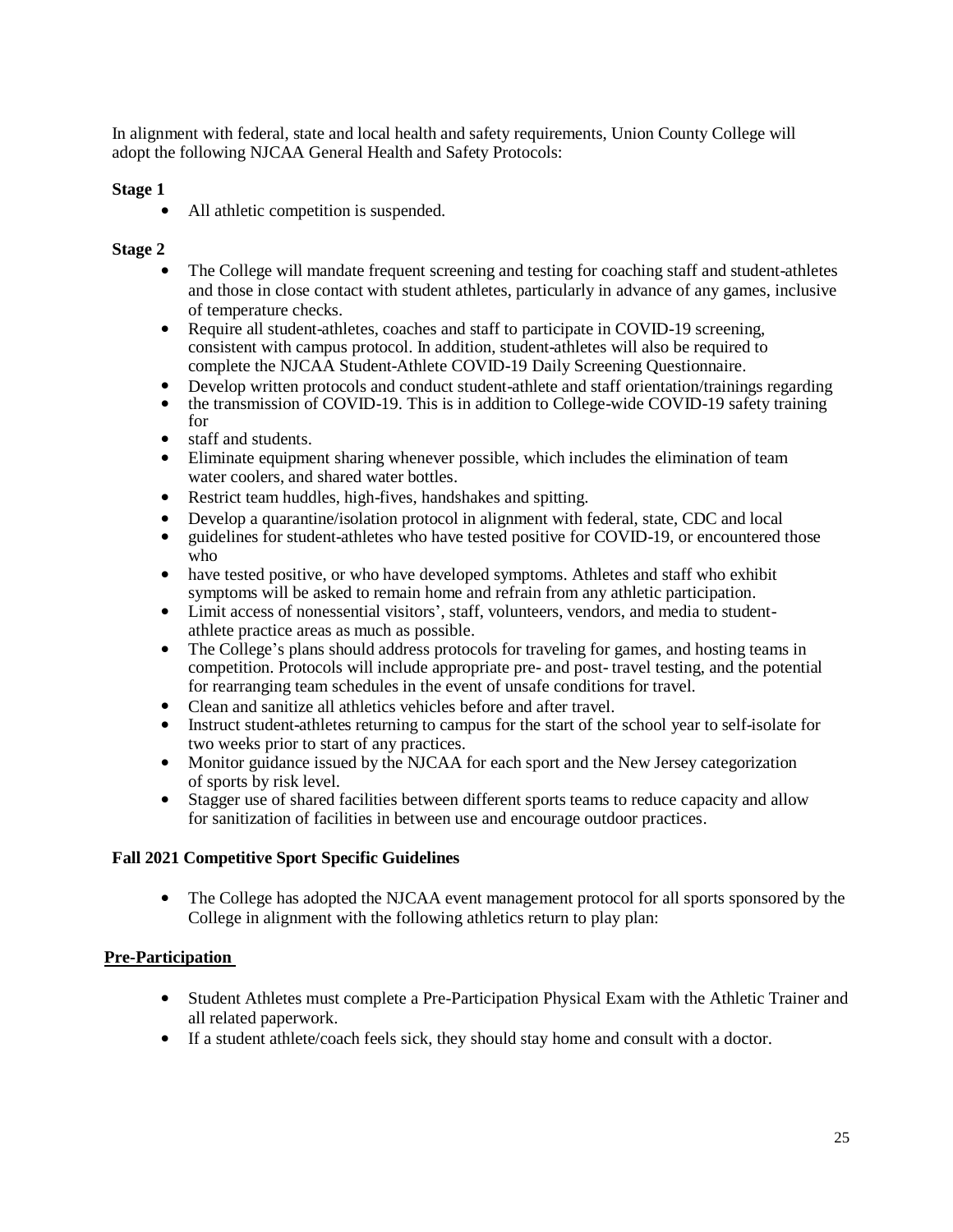#### **Face Coverings & Handwashing**

- Student-athletes must wear mask/approved face coverings during practice and competitions unless actively practicing or participating.
- Coaches must always wear mask/approved face coverings.
- Wash hands for at-least 20 seconds often/sanitize hands

#### **Workouts:**

#### **Outdoor:**

- Allows for team activities as it pertains to skills and drills development
- Workouts shall be no more than 120 minutes in duration and shall include a 15-minute warm-up, and a 15-minute cool down.
- No more than two workouts per day is permitted.
- The maximum number of practices is five for every seven days totaling eight practices (No Sunday practices)
- There must be one day of rest per every seven days.

#### **Indoor:**

- Allows for team activities as it pertains to skills and drills development
- Workouts shall be no more than 120 minutes in duration and shall include a 15-minute warm-up, and a 15-minute cool down.
- No more than two workouts per day is permitted.
- The maximum number of practices is five for every seven days totaling eight practices (No Sunday practices)
- There must be one day of rest per every seven days.
- Keeping doors and windows open where possible and utilize fans to improve ventilation.
- Increasing the volume of fresh air being delivered to the indoor spaces through HVAC Systems.

#### **Fitness Center/Weight Room:**

- Weight room touch points must be cleaned both before and after use by teams and specific equipment cleaned after each athlete use.
- Appropriate clothing should be worn in the weight room to minimize sweat transmission to surfaces.
- Any exposed foam or porous surfaces should be adequately covered.

#### **Conditioning**

• All conditioning of student athletes (walking, jogging, running, sprints, etc) must be done outdoors, if possible.

#### **Fitness Center/Weight Room:**

- The maximum number of student-athletes in a weight-training pod is 10.
- The total number of pods in the weight room at any given time is one pod of 10.
- Face masks must be always worn in the fitness center.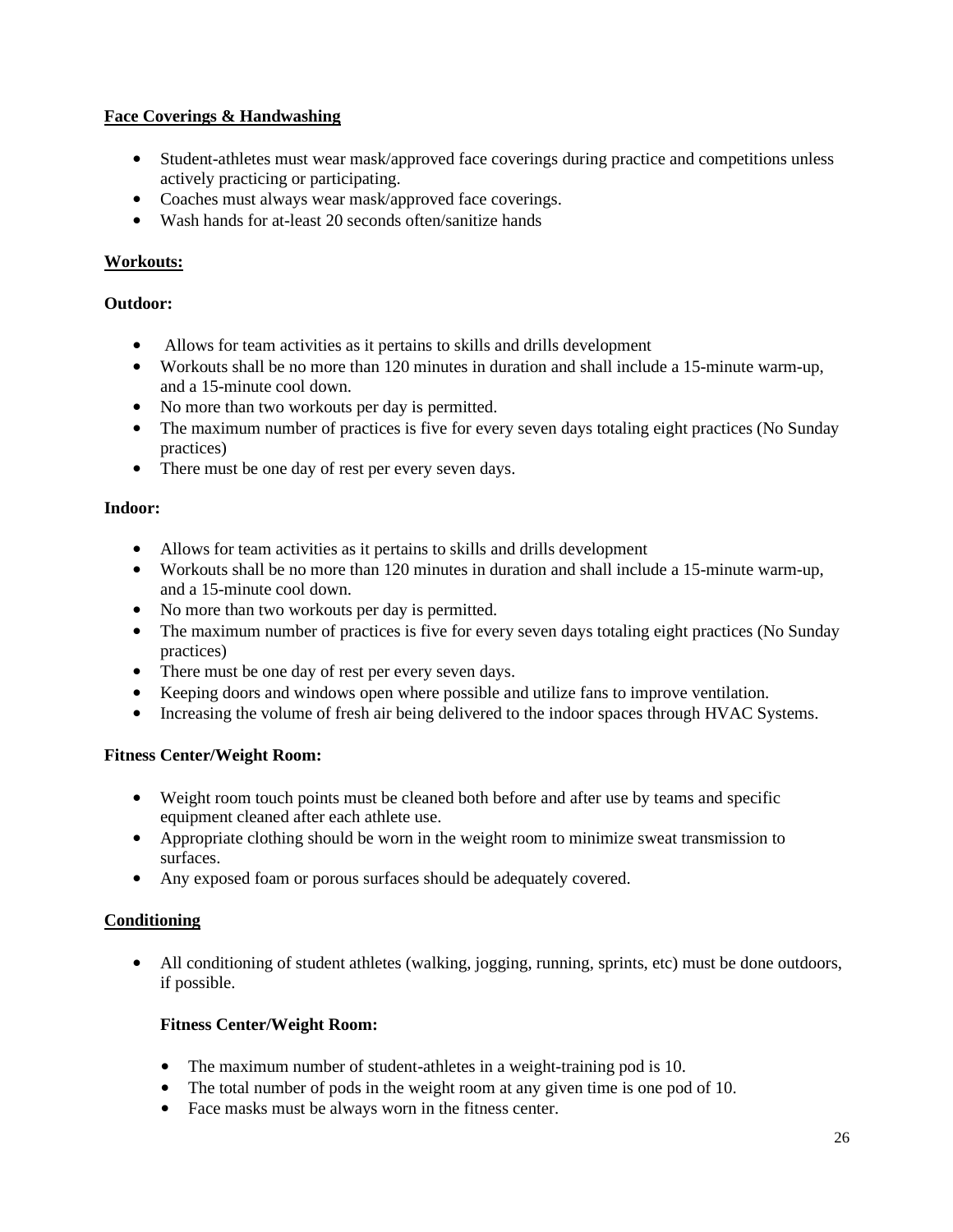#### **Sports Equipment**

- Equipment sharing should be limited as much as possible. Frequent sanitizing and disinfecting of the equipment will take place.
- Each student-athlete must bring their own water bottle for personal use and should not share it.
- All sports equipment and touchpoints, such as benches, agility cones, ladders, clipboards, etc., must be clean and disinfected at the conclusion of each workout with EPA approved cleaners and disinfectants against COVID-19.

#### **Locker Rooms/Restrooms**

- Touchpoints in locker rooms/restrooms will be cleaned/sanitized frequently.
- Restrooms shall be cleaned and disinfected regularly with EPA approved cleaners and disinfectants against COVID-19.

#### **Hygiene**

- All those present should make every effort to wash their hands as often as possible, including before and after the workout.
- Hand sanitizer must be always accessible.
- There will be no changing of clothes; student-athletes must arrive and depart in the same workout gear.
- No spitting, chewing seeds or gum.

#### **Athletic Training Room**

- Open for rehab by appointment only
- Schedule appointment on Calendly
- Masks must be always worn.
- Questions should be directed to the Athletic Trainer or Assistant Athletic Director

#### **Athletic Training**

- Keep the Athletic Trainer up to date with your practice schedule each week. If you cancel or change, please let the trainer know.
- Please keep the trainer up to date with any injuries.

#### **COVID-19 Testing**

- Student athletes who are not vaccinated will be tested weekly if participating in an outdoor sport.
- Student athletes who are not vaccinated will be tested twice a week if participating in an indoor sport.
- If a student athlete/coach test positive for COVID-19, they are encouraged to inform the appropriate College personnel.
	- 1. Student-athlete/coach will isolate themselves for a 10-days
	- 2. If exposed to someone with COVID-19, student-athlete or coach will quarantine for 7,10, or 14-days
- If a student athlete/coach test positive for COVID-19 they must provide documentation from a doctor to return to campus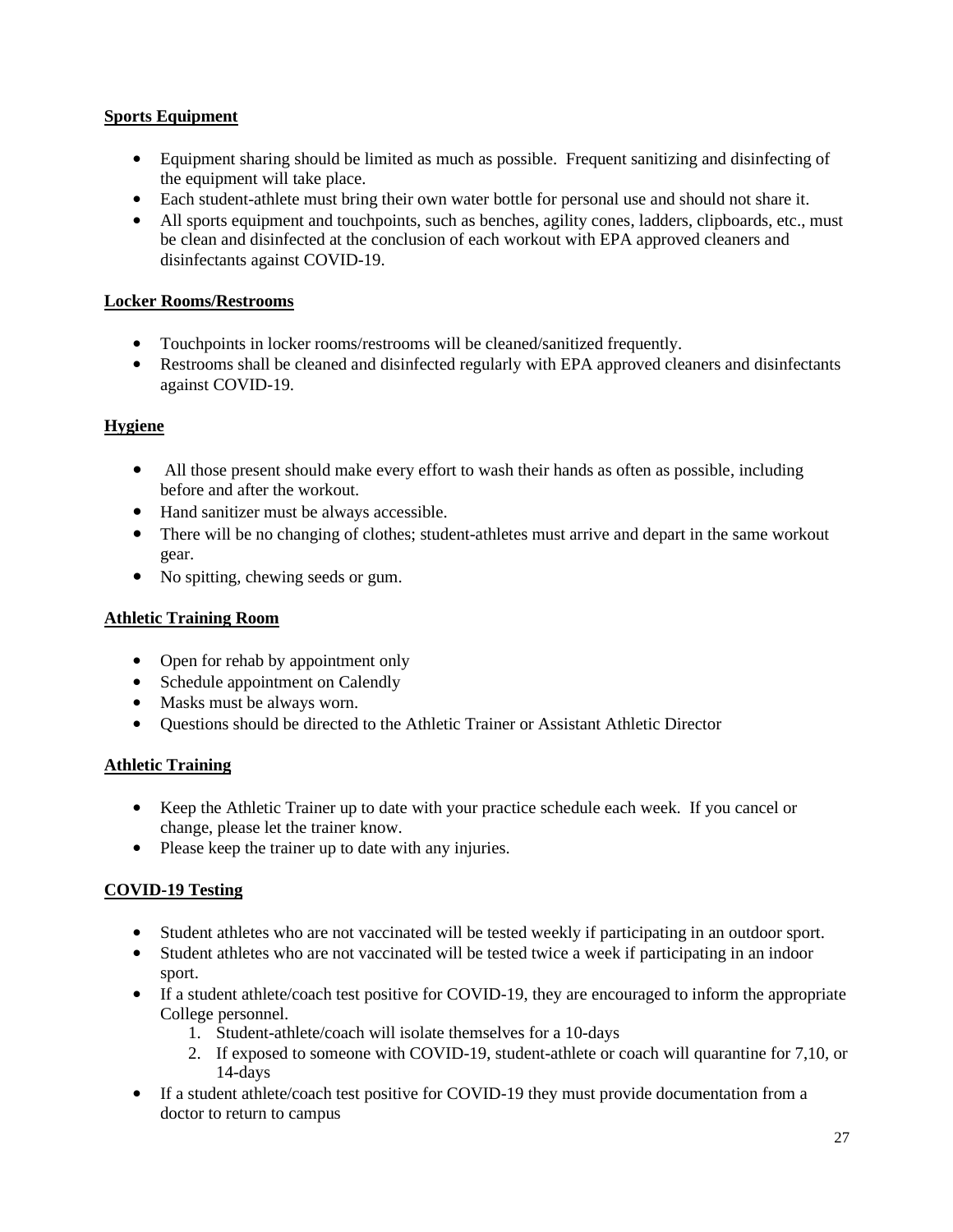• **Everyone is encouraged to get vaccinated**.

#### **Travel**

- When traveling as a team, mask/face coverings should be worn while in the vehicle.
- Allow for proper ventilation/air flow in vehicle.
- **Practice & Competition**
- No spectators are allowed at practices.
- Spectators are allowed at competition and must wear a mask if indoors. If in crowded spaces and sustain close contact with others who are not full vaccinated, mask/face covering must be worn at outdoor competition as well.
- Guidelines/requirements for workouts/practice must also be followed for competitions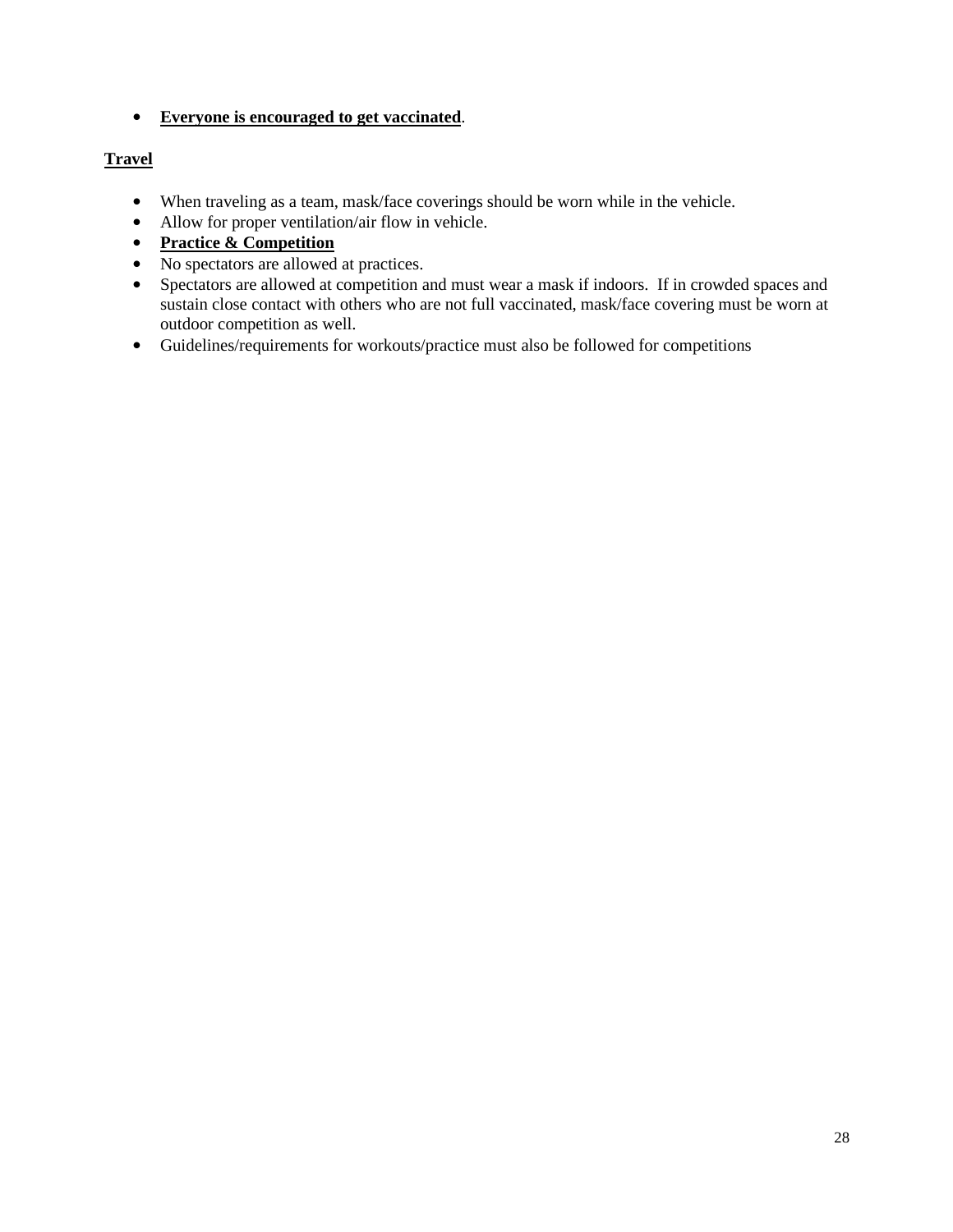#### **Stage 3**

- Sports compete based on respective season in accordance with both statewide gathering restrictions and CDC/DOH public health infection control standards and NJCAA regulations.
- Per the NJCAA "*Back in Action*" plan, the College's Fall sports of Soccer and Volleyball will move to the Spring 2021 semester, and conduct post season championships with Basketball, Baseball, Lacrosse, Wrestling, and Track & Field. The NJCAA allows practices, workouts, and scrimmages based on College protocol:

Baseball Soccer Lacrosse Track & Field Basketball Volleyball Wrestling

• Per NJCAA, begin practices on August 1, 2020 and competition on August 20, 2020 for fall 2020 sports:

Men's and Women's Cross Country Men's and Women's Soccer Women's Volleyball

- Winter 2020-2021 sports are as follows:
	- o The 2020-21 NJCAA Men's and Women's Basketball seasons will be permitted to begin practice starting September 14, 2020. Competition will be permitted to begin starting
		- October 16, 2020. All member colleges are encouraged to adjust schedules as needed to limit competition between the Thanksgiving holiday and January 1, 2021.
	- o Per the NJCAA, the 2020-21 NJCAA Wrestling season has been altered to protect the best interest for student-athlete health and safety. NJCAA Wrestling programs will be permitted to hold fall practice starting October 1, 2020, concluding October 31, 2020. Regular season
		- practice will be permitted to begin starting January 1, 2021. Competition will be permitted to begin starting January 20, 2021. The 2021 NJCAA Wrestling Championship will be held April 23-24 at the Mid-America Center in Council Bluffs, IA.
	- $\circ$  The 2020-21 NJCAA Women's Bowling will be permitted to begin practice starting October 1, 2020. Competition will be permitted to begin starting October 30, 2020. All member colleges are encouraged to adjust schedules as needed to limit competition between the Thanksgiving holiday and January 1, 2021.